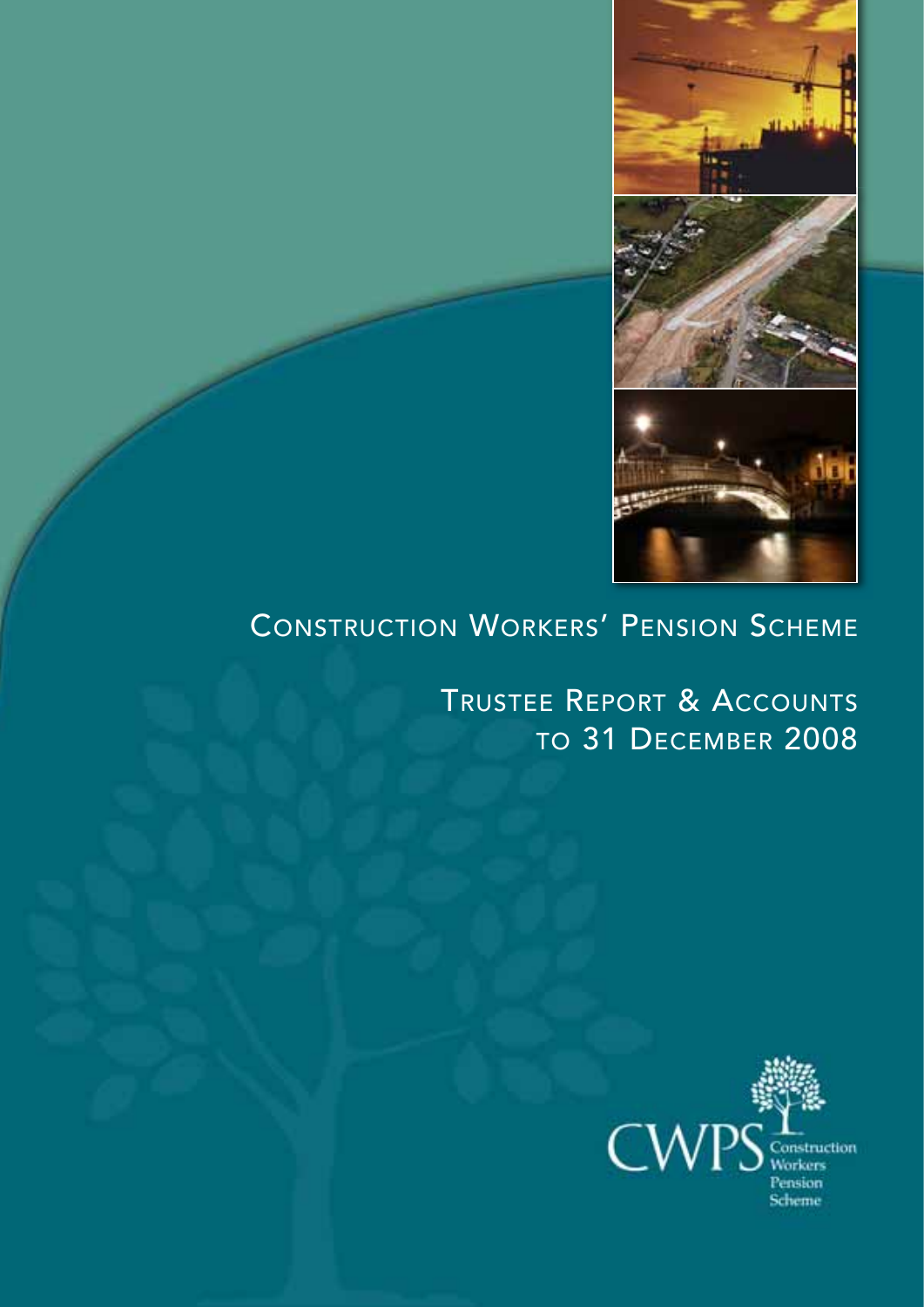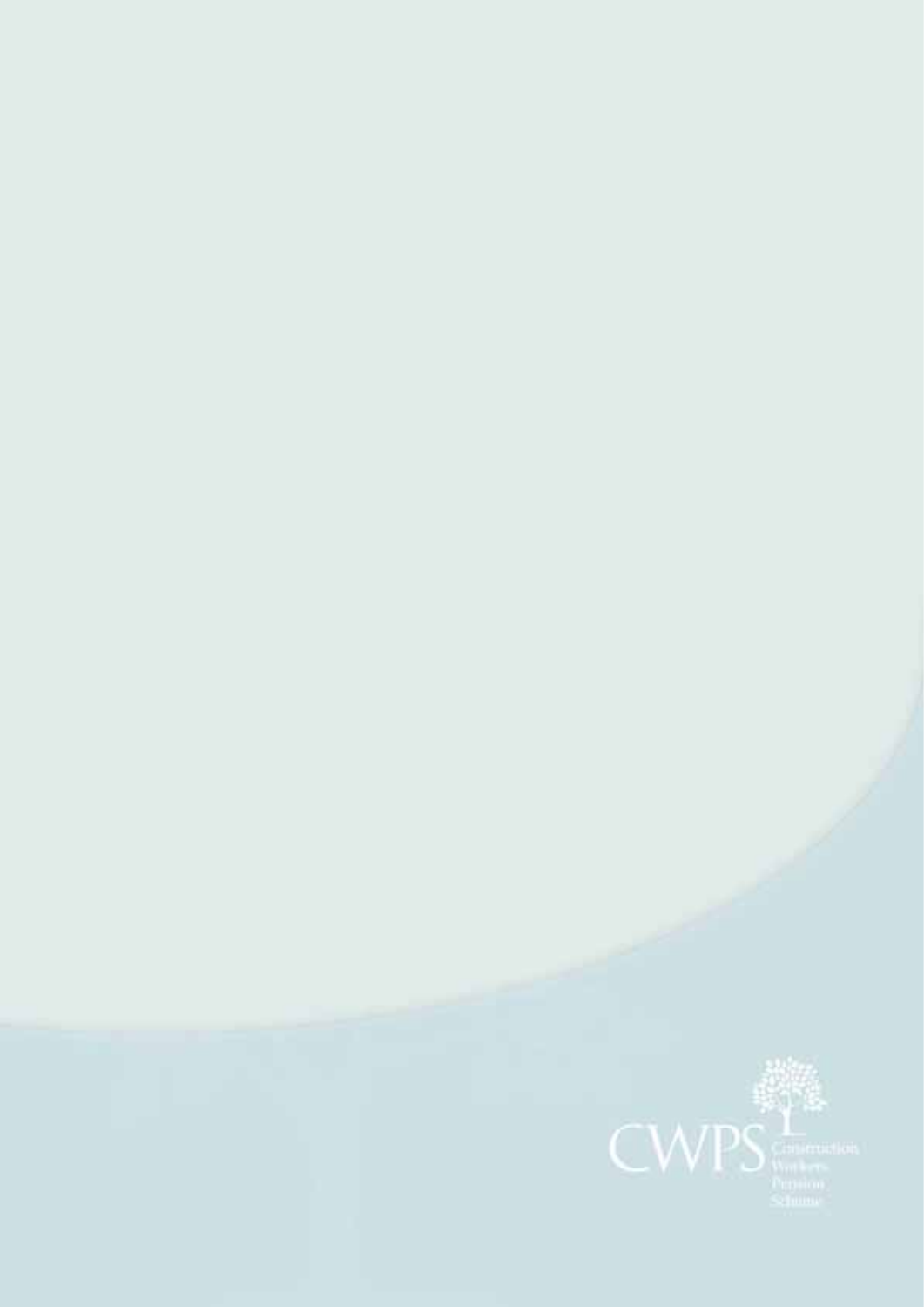$\boxed{1}$ 

# **Contents**

| A message from our Chairman             | Page 2  |  |
|-----------------------------------------|---------|--|
| Highlights of the year                  | Page 3  |  |
| Report of the Trustee                   | Page 4  |  |
| About the Scheme                        | Page 4  |  |
| Looking after the Scheme                | Page 4  |  |
| Looking after our people                | Page 6  |  |
| Looking after the Fund                  | Page 9  |  |
| <b>Member Accounts</b>                  | Page 9  |  |
| <b>Annuity Fund</b>                     | Page 11 |  |
| <b>Reserve Fund</b>                     | Page 11 |  |
| <b>Actuarial Review</b>                 | Page 12 |  |
| <b>Actuarial Funding Certificate</b>    | Page 14 |  |
| <b>Investment Managers' Reports</b>     | Page15  |  |
| <b>Bank of Ireland Asset Management</b> | Page 16 |  |
| <b>Fusion Alternative Investments</b>   | Page 17 |  |
| Irish Life                              | Page 18 |  |
| <b>KBC Asset Management</b>             | Page 19 |  |
| <b>Principal Global Investors</b>       | Page 20 |  |
| <b>Financial Statements</b>             | Page 21 |  |
| Statement of Trustee's Responsibilities | Page 21 |  |
| Independent Auditors' Report            | Page 21 |  |
| <b>Fund Account</b>                     | Page 23 |  |
| <b>Statement of Net Assets</b>          | Page 24 |  |
| Notes to the Financial Statements       | Page 25 |  |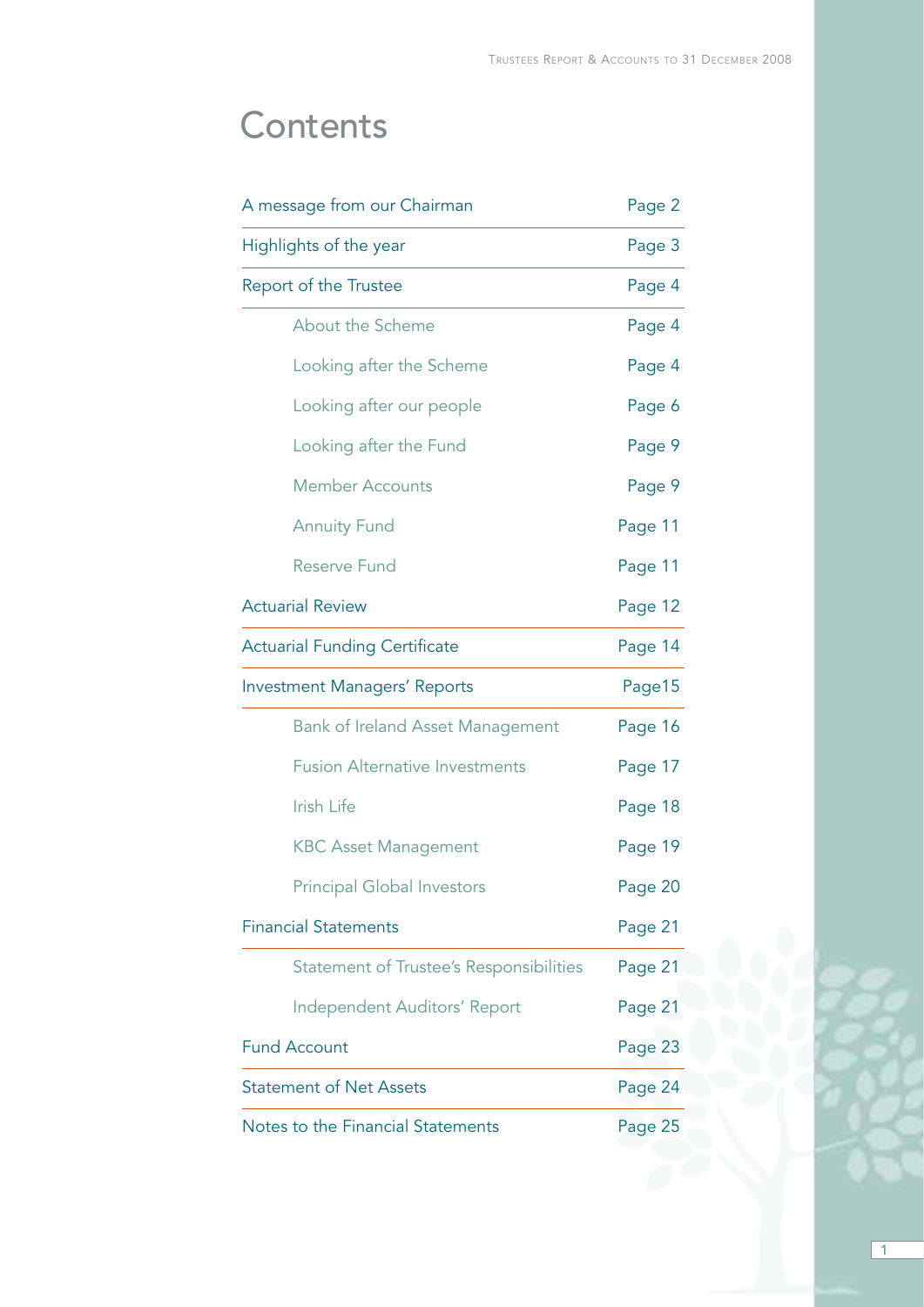## A message from our Chairman



Once more, it is a great pleasure for me to present to you, the members, the Trustee Annual Report for 2008. However, it is with a difference this year as it will be my last time to formally recommend the Report to you. A new Chairman will be in place in 2009.

I assumed the office of Chairman some twelve years ago. I can assure all that there is nobody more surprised than myself that I am still here. It has been much more a case of circumstances rather than choice that kept me in harness for so long.

After stepping into the shoes of the late and very much respected John Jennings in 1996, I soon began to realise that the old Construction Federation Operatives Pension Scheme (CFOPS) was unsuitable for the new style modern construction industry, which at that time was rapidly developing around us. Thus began the

long and difficult pathway to tailor-make a new style Occupational Pension Scheme for the Irish Construction Industry that would fully encapsulate the change that was taking place in workers' lives. The old scheme designed in 1965 did not have the necessary framework to build a funding arrangement that would adequately cater for the needs of the construction worker of the new millennium. As such it had no future. The task we set ourselves was to create one that would. I am pleased to say that all of that is now history and the new scheme is at this time well up and running.

The Construction Workers' Pension Scheme (CWPS) which is reporting to you herein is the end result of a lot of dedicated people working together from both sides of the social partnership. Personally, I saw it as my job in a complex situation to ensure that the work would be finished. Why it took so long is a bigger story than can be told here.

What pleases me most about the new scheme is that it puts the member first in every respect. It has a strategy built-in to protect the funds of the individual member well in advance of approaching retirement. At the end of the day, all that matters to any member is how much will be available to secure a comfortable retirement when his/her working days are over.

It can be said that CWPS is one of the better design and build projects of the Celtic Tiger era. Investment markets may rise and fall, recessions may come and go, but I can assure all - this scheme is built to last.

As I step down now with the job done, it is my fervent wish, as our industry emerges from the dreadful abyss in which it now finds itself that:

- Construction workers will continue to ensure they contribute to their retirement fund in CWPS and avoid the abject misery so many of the old timers endured who opted for the pint rather than the pension.
- Construction Employers will fully identify with the real value of their workers and what they add to the business and by so doing willingly make the agreed weekly contribution to the Scheme for all their people.

When this happens, CWPS is ready to do all the rest.

In my twelve years in the Chair, I have worked with great people – former Trustees, current serving Trustees, different groups of Investment Advisers, Legal Advisers, Investment and Property Managers. They all played their part in putting together this, the largest Pension Scheme in Ireland, which has to date won three National Awards and one International Award for the excellence of the way it does its business. As this is the final platform from which I can acknowledge them publicly, I wish them to know how much their work, their commitment, their dedication and common sense was appreciated. On a personal note, I would like to say to them – thanks for the memories.

On a day to day basis, our Scheme is a big operation to run. One man has, in more ways than one, stood head and shoulders over that job. The more difficult it got, the more he grew in stature. I refer, of course, to our Chief Executive, Pat Ferguson. For years to come, this Scheme will owe him a huge debt of gratitude and he still remains 'the safe pair of hands'. He and I also became great friends – that also I value.

I extend as well my sincere gratitude to the second line of management. I found them to be true and committed professionals. I refer to Mary Burke, the Scheme Administration Manager and her management team, Doreen Molloy, Brigid Finn, Ann Grogan, Maureen Grace, Gerry Murphy, Brian Murphy, Kevin Walsh and receptionist Brenda Kelly.

To the remaining complement of our staff who conscientiously keep the daily wheels turning, I also say – you are part of a great team.

In conclusion, I would like to wish all our participating employers, continued success in business, all our active members, confidence and long term employment and all our pensioners, contentment and comfort in their retirement.

In CWPS, the Irish Construction Industry has now something to be really proud of. I am pleased to have been so much a

part of it.

Oliver Haslette Chairman, CWPS

 $1402$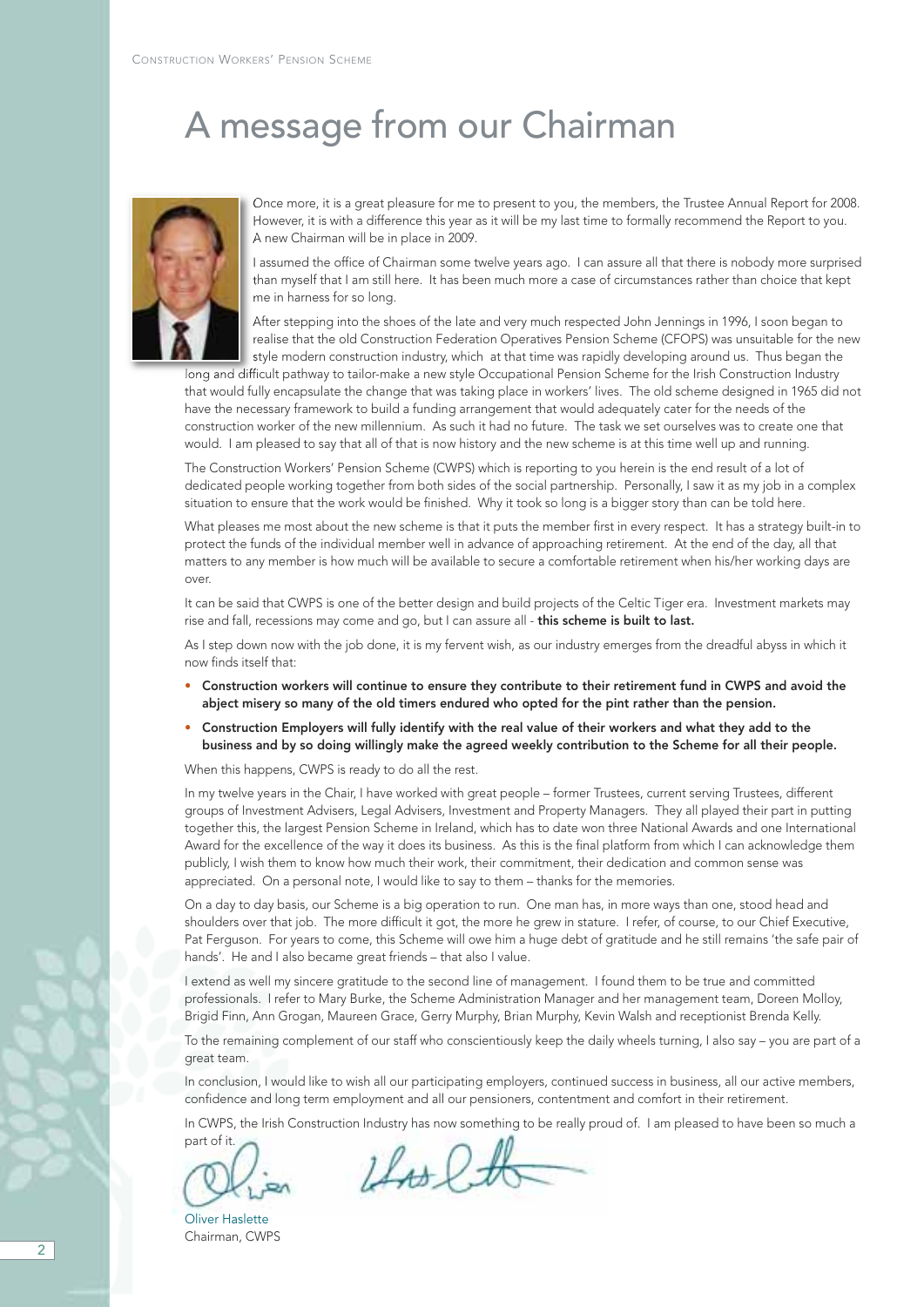# Highlights of the year

### During the twelve months to 31 December 2008:

- €166,474,851 was collected in contributions:
- €95,521,986 from employers,
- €63,703,444 from members, and
- $\in$  7,249,421 in AVCs.
- 1213 employers joined the Scheme and 715 ceased to be active employers.
- 2076 members retired.
- The Scheme made pension payments including Lump Sums totalling €24,925,246.
- The Scheme made Lump Sum Death Benefit payments totalling €8,010,821
- The Scheme's investment income amounted to €11,060,838.
- The Scheme's assets decreased in value by €313,457,069

### As at 31 December 2008:

- There were 294,273 individual member accounts in the Scheme.
- The value of these accounts (including contributions received but not yet allocated) totalled €563 million.
- The total net asset value of the Scheme's assets totalled  $\in$ 785 million.
- 7,265 pensioners and dependants received pension benefits from the Scheme.
- The estimated value of the Annuity Fund (including the associated solvency margin) was €168 million.
- 10,070 employers were members of the Scheme. A list of these employers is available on request to the Scheme.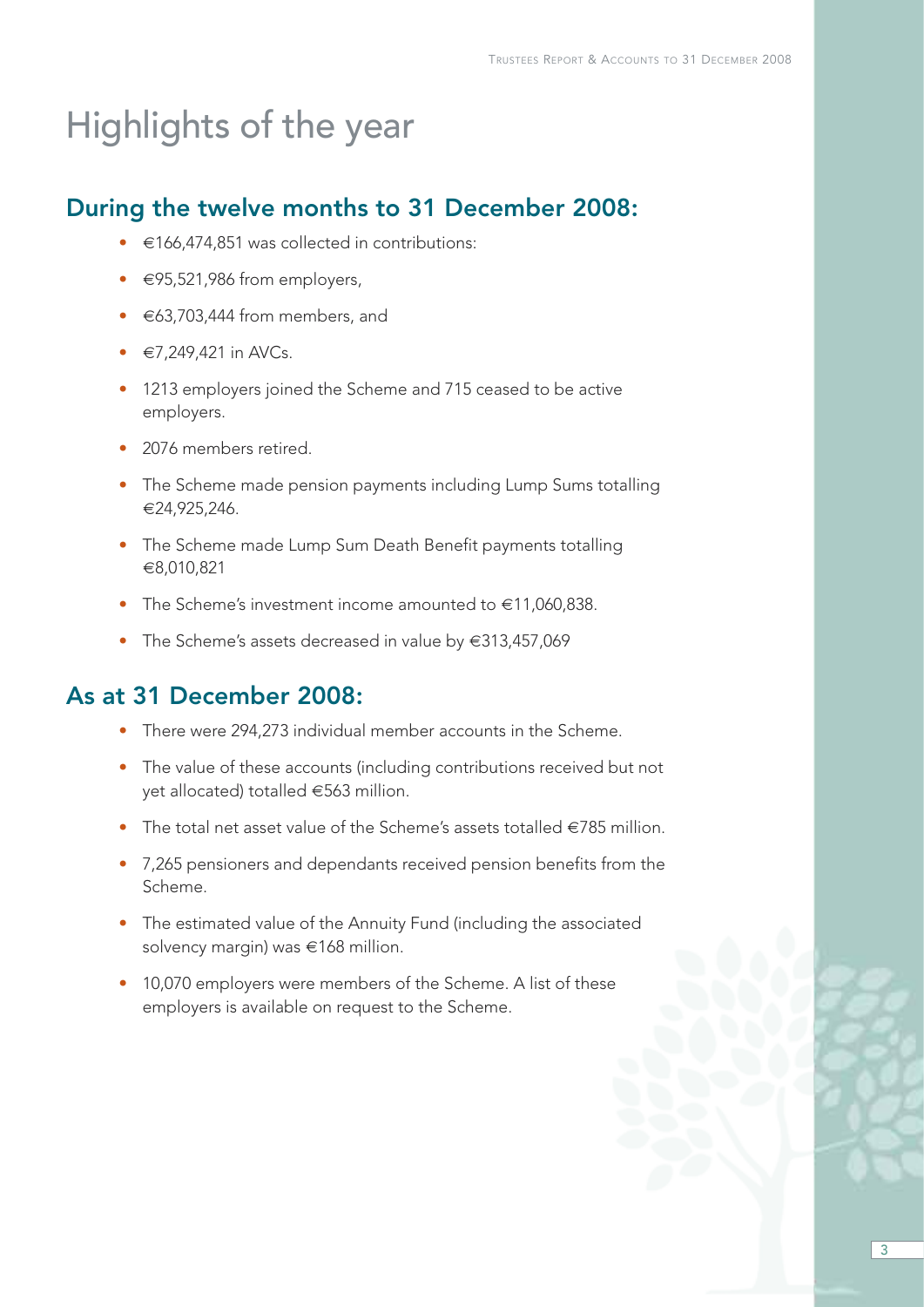#### About the Scheme

The Construction Workers' Pension Scheme (the Scheme) was established by a Trust Deed dated 25 May 2006, and was set up by the industry as a non-profit making occupational pension scheme.

The Construction Industry's Registered Employment Agreement (REA) legally requires all employers covered by the agreement to provide pension and death benefits for eligible employees as set out in the REA. The Scheme provides a cost effective and secure way for employers to meet these obligations. If any changes are required to the Rules of the Scheme, the Trustee will notify members.

During year ending 31 December 2008 there was one change to the Trust Deed and Rules by Deed of Amendment dated 28th November 2008. The amendment provides for changes to Rules 1.1, 5.7 and 6.3 to provide for a "General Reserve" and the provisions for the operation of that reserve. This Deed of Amendment also made changes to Rule 12.1(i) to add clarity to the conditions pertaining to the payment of Death in Service benefit.

Copies of this Deed are available on request.

Although the Scheme is classed as a defined benefit scheme for the purposes of the Pensions Act 1990, this relates only to pensions paid by the Scheme. While members contribute to the Scheme, an account builds up in the member's name, based on the contributions paid in and the investment returns generated by these contributions. Further details about how the Scheme works and the benefits it provides are on page 6.

The Scheme is approved by the Revenue Commissioners under the Taxes Consolidation Act 1997. It is also registered with the Pensions Board and its registration number is PB 185038.

#### Looking after the Scheme

The Scheme is operated on behalf of the industry by a trustee company, the Construction Workers' Pension Scheme Trustees Limited ("The Trustee"). The Trustee trust company is run by a Board of Directors. This Board comprises employers operating in the industry and full-time Trade Union officials.

There are ordinarily 11 Directors: five Employer Directors, five Trade Union (Member) Directors and a Chairman. All Directors are actively involved in the Construction Industry. The right of Scheme members to select or approve the selection of the Directors is set out in the Occupational Pension Schemes (Member Participation in the Selection of Persons for Appointment as Trustees) (No. 3) Regulations, 1996 (S.I. No 376 of 1996).

The Trustee is responsible for looking after the Scheme and for ensuring that it is run according to the legal document which governs it, the Trust Deed and Rules. The Trustee must make sure that the Scheme complies with current legislation, that benefits are paid correctly and on time, and that the fund is invested prudently with the aim of meeting its obligations as they fall due. The Trustee has a duty to act in the best interests of the membership as a whole.

During the twelve months to 31 December 2008, the Directors were:

- Oliver Haslette (Chairman)
- Michael Anglim Bernard O'Connell
- 
- 
- George Hennessy Sean Stewart<br>• Niall Irwin Richard P Trea
	-
- Eric Fleming  **Patrick O'Shaughnessy** 
	-
- Niall Irwin Richard P Treacy<br>• Jim Moore • • Thomas White
	-
- Thomas White

Being a Trustee Director of the Scheme is an important and demanding role. Whilst the Directors do not need any prior experience of pensions and investments, it is important that the Directors have a knowledge and understanding of pension and trust law, and the principles for funding a pension plan and the investment of assets. All new Directors of CWPS Trustee Ltd are required to attend a Trustee Training Course.

To help the Directors keep pace with changes affecting pensions, they attend seminars organised by the pensions industry and receive ongoing briefings from the Scheme's advisers on financial, actuarial and legal issues. As part of their training, all of the Trustee Directors have access to the Pensions Board 'Trustee Handbook and Guidance Notes'.

This knowledge enables the Trustee Directors to carry out their duties and ensure that the Scheme is well run. However, the Directors are not pension experts, so they have appointed a number of external advisers to assist on issues such as pension funding, investment and pension law. The advisers during the period under review are listed overleaf.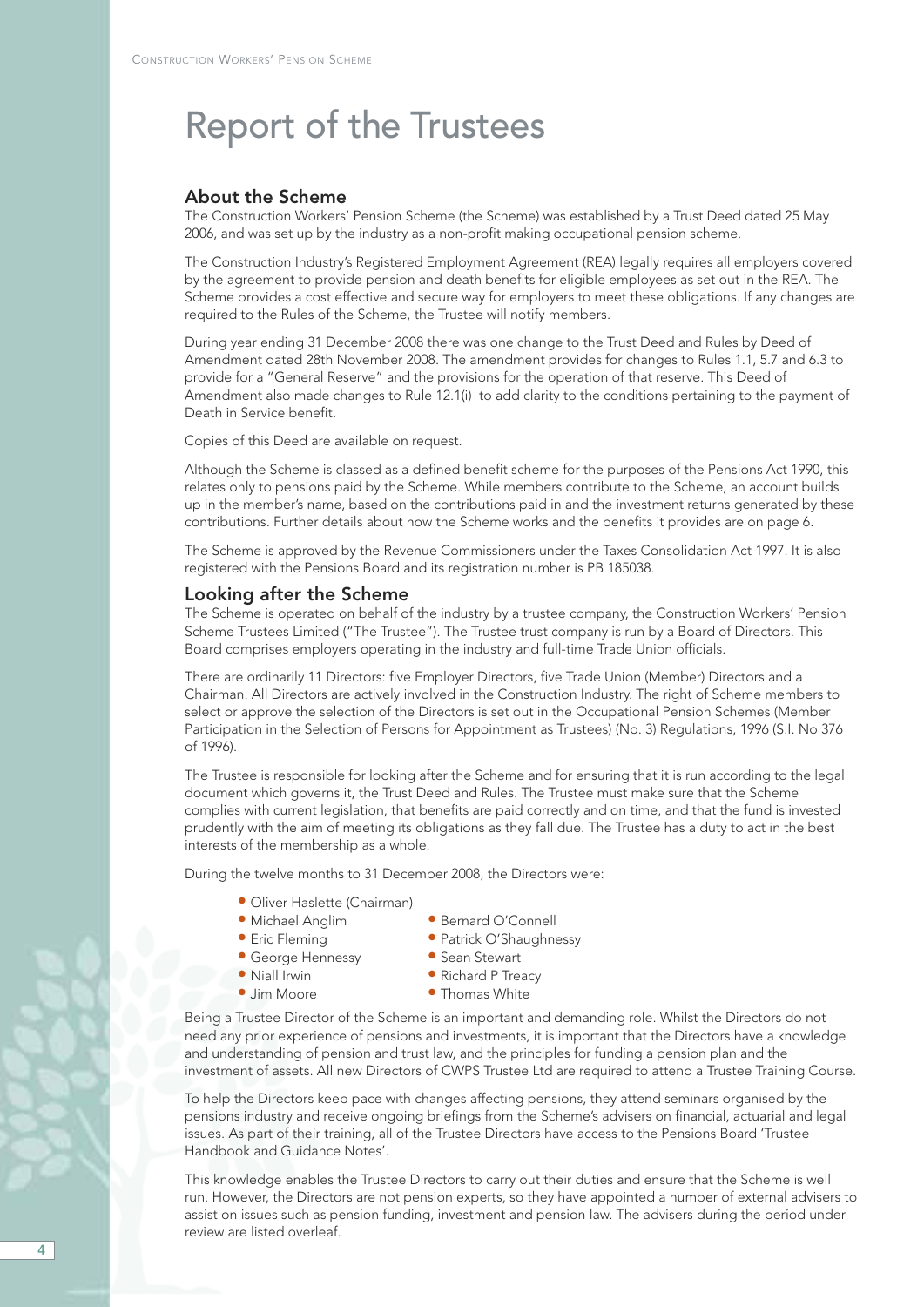| <b>Advisers to the Trustee</b>   |                                                                                                     |
|----------------------------------|-----------------------------------------------------------------------------------------------------|
| <b>Actuaries and Consultants</b> | <b>Watson Wyatt (Ireland) Limited</b><br>65/66 Lower Mount Street, Dublin 2                         |
| <b>Administrators</b>            | <b>CIF Pension Administration Services Ltd (CPAS)</b><br>Canal House, Canal Road, Dublin 6          |
| <b>Auditors</b>                  | <b>Grant Thornton</b><br>Chartered Accountants & Registered Auditors<br>24 - 26 City Quay, Dublin 2 |
| <b>Bankers</b>                   | <b>Allied Irish Banks plc</b><br>1 Lower Baggot Street, Dublin 2                                    |
| <b>Custodians</b>                | <b>Bank of Ireland Securities Services</b><br>New Century House, Mayor Street Lower, Dublin 1       |
|                                  | <b>Northern Trust</b><br>George's Quay House, 43 Townsend Street, Dublin 2                          |
| <b>Investment Managers</b>       | <b>Bank of Ireland Asset Management Limited</b><br>40 Mespil Road, Dublin 4                         |
|                                  | <b>Fusion Alternative Investments</b><br>10 Fitzwilliam Square, Dublin 2                            |
|                                  | <b>Irish Life Investment Managers</b><br>Beresford Court, Beresford Place, Dublin 1                 |
|                                  | <b>KBC Asset Management Limited</b><br>Joshua Dawson House, Dawson Street, Dublin 2                 |
|                                  | Principal Global Investors (Europe) Ltd<br>10 Gresham Street, London EC2V 7JD                       |
|                                  | <b>Standard Life Investments</b><br>1 George Street, Edinburgh, EH2 2LL                             |
| <b>Investment Adviser</b>        | <b>Acuvest</b><br>10 Fitzwilliam Square, Dublin 2                                                   |
| <b>Solicitors</b>                | <b>McCann Fitzgerald</b><br>Riverside One, Sir John Rogerson's Quay, Dublin 2                       |
|                                  | <b>Eversheds O'Donnell Sweeney</b><br>One Earlsfort Centre, Earlsfort Terrace, Dublin 2             |
| <b>Property Managers</b>         | <b>Jones Lang LaSalle</b><br>10/11 Molesworth Street, Dublin 2                                      |
|                                  | <b>CBRE</b><br>Connaught House, 1 Burlington Road, Dublin 4                                         |

### Administering the Scheme

The Scheme is administered by the CIF Pension Administration Services Limited (CPAS). It is responsible for: collecting contributions, setting up new members and employers, maintaining member records, calculating and paying benefits to members, and assisting with any member queries, including running a dedicated Customer Service team.

The Administrators also have access to the Pensions Board 'Trustee Handbook and Guidance Notes'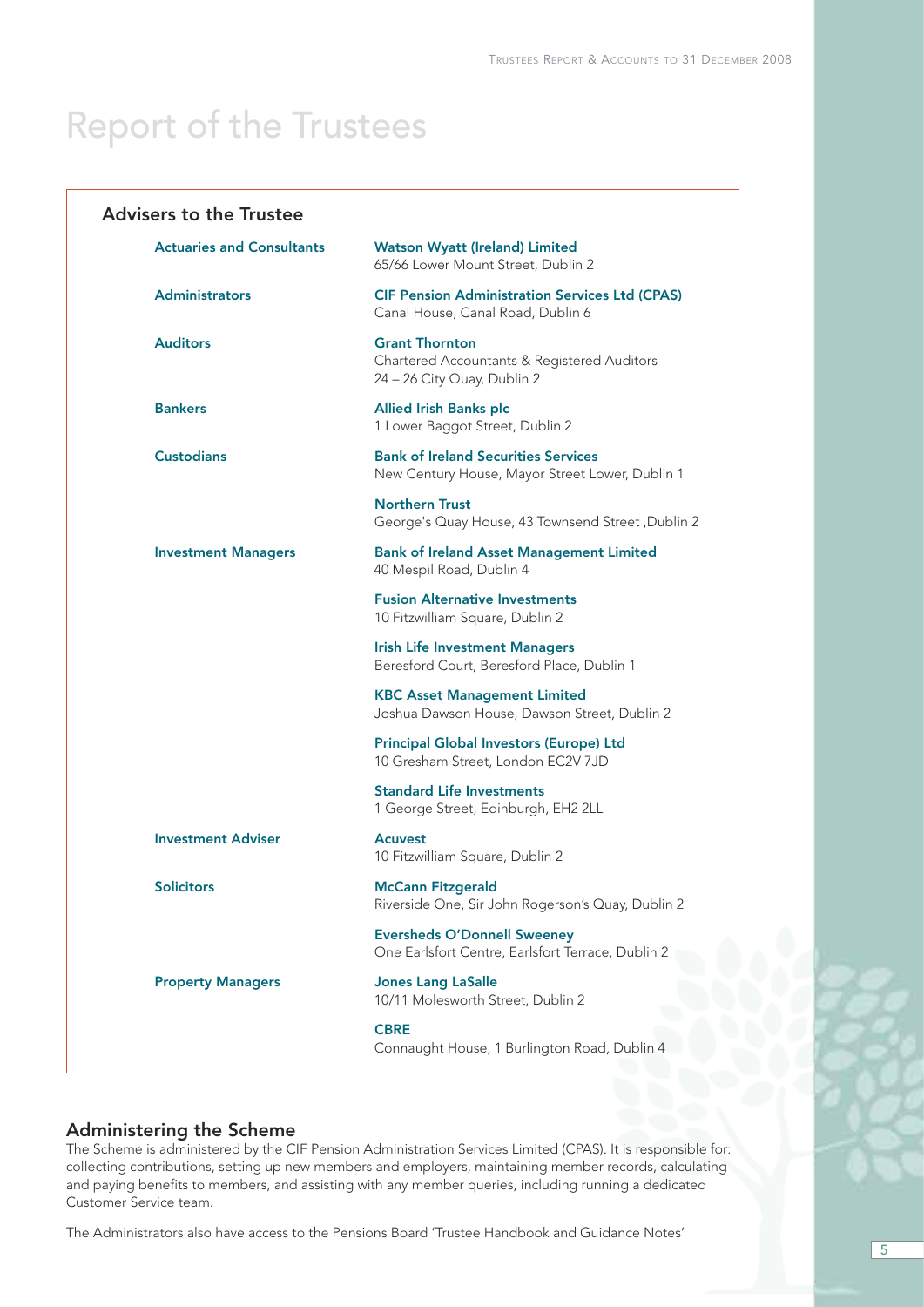## Looking after our people

### Our members

At 31 December 2008 there were 10,070 employers participating in the Scheme, and 294,273 members: comprising of 68,403 contributing members, 7,265 pensioners and dependants, and 218,605 deferred members (former members who did not contribute to the Scheme during the 2008 year but who have left their benefits in the Scheme to draw at a later date).

The chart below shows the Scheme's membership at 31 December 2008 and comparison figures for 2007. Due to the large number of employers participating in the Scheme, the Trustee is exempt from being required to list all their names in this document. However, the names of the Scheme's participating employers are published as an appendix to this report. As it is in excess of 350 pages it is available only on request.



#### Scheme Benefits

The aim of the Scheme is to provide members with the opportunity of building up pension benefits for retirement and to provide a degree of financial protection for them and their families whilst they are still working.

Members' benefits build up on a defined contribution basis. Each active member has a pension account in the Scheme. The member and their employer pay contributions into this account totalling 7% (employer: 4.2%, member: 2.8%) of the average basic construction industry salary. In addition, members may make Additional Voluntary Contributions to build up a larger account within the fund.

### Contribution rates for the year to 31 December 2008

| Contribution     | Member     | Employer         | Total  |
|------------------|------------|------------------|--------|
| Pension          | €18.73     | $\epsilon$ 28.09 |        |
| Death in service | $\in$ 1.11 | $\in$ 11         |        |
| Sick pay         | €0.67      | $\in$ 1.34       |        |
| Total            | €2051      | 63054            | €51.05 |

For the purposes of completeness, the weekly amounts levied by the Benevolent Funds, CWHT, and CIMA/EPACE (which amount to €2.33) can be paid by way of a combined payment resulting in an overall contribution rate of €53.38

The Trustee invests members' accounts in a range of age-related investment funds, with the contributions used to secure units within each fund. The Trustee declares an investment return for each fund which then is used to change the unit price for each fund. The value of each member's account is then adjusted to reflect these returns and moves in line with the change in the unit prices. The aim is for the member's account to grow through investment returns and the contributions paid in.

Because of how member accounts build up, their value depends ultimately on the amount of contributions paid and the performance of the funds in which the member's account is invested. The main risk in relation to how benefits build up is that these contributions may be inadequate to meet members' pension expectations, investment returns may be lower than anticipated, or the cost of converting members' accounts into annual pension may be higher than anticipated. The Trustee therefore regularly reviews how the Scheme's investments have performed and the overall funding position of the Scheme.

When the member retires, the Trustee will use the member's account to provide pension benefits through the Annuity Fund within the Scheme. Members can decide, within certain limits, what type of benefits they receive. Once in payment, members' benefits are classed as defined benefit entitlements. Because benefits are paid from the Scheme, the security of members' benefits depends ultimately on the Scheme's financial health. The main risk is that the investments held by the Scheme (the assets) might be insufficient to meet the benefits built up by members (the liabilities) when they are due.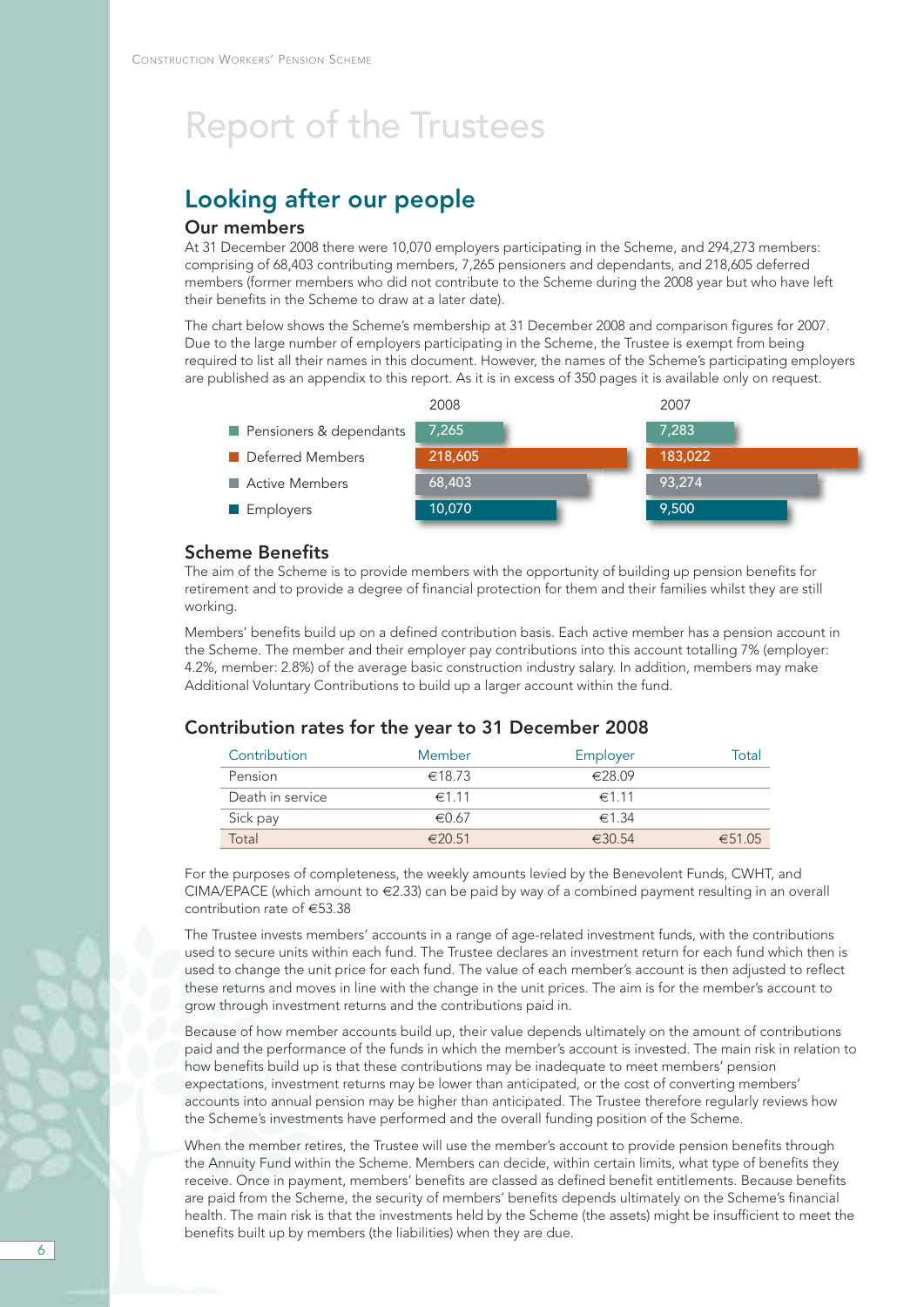To reduce this risk, the Trustee:

- has prepared a Statement of Investment Policy Principles, setting out its approach to how the Scheme is invested;
- has appointed independent professional investment managers to manage the Scheme's investments and independent consultants to advise them;
- receives ongoing investment advice and guidance from the Scheme's Investment Adviser;
- instructs the Scheme Actuary to carry out regular reviews to examine the appropriate rates for converting members' pension accounts into pension, and the appropriate returns which should be applied to members' pension accounts;
- instructs the Scheme Actuary to carry out an annual review of the Scheme's financial health to determine whether the Scheme meets the statutory Minimum Funding Standard; and
- employs professional consultants to advise it on all aspects of the Scheme's management.

#### A summary of Scheme benefits

#### Member's pension account value depends on the contributions paid in by the member and their employer adjusted by the investment return achieved The member's account is used to provide benefits If the member stops working for an employer who participates in the Scheme, they can choose: • to leave their benefits invested in their pension account until they retire OR • to transfer the value of their pension account to another pension arrangement If the member dies, the following benefits will be paid: If they were still contributing to the Scheme: • a lump sum, plus a lump sum in respect of each eligible child, plus • a refund of the value of the member's account If they had left the Scheme but their account is still invested in the Scheme: • benefits for the member's dependants provided from the member's account. If they had already retired: • a pension for their spouse (if they are married); other benefits will depend on the If the member retires, they will receive: • a percentage of their fund value paid as taxfree cash at retirement, AND/OR • a choice of pension options.

#### Protecting members' interests

Each year, Scheme staff visit sites and offices of building firms throughout the country. The aim of these visits is to ensure that contributions due to the Scheme on behalf of members are paid on time.

options the member chose when they retired.

The Scheme also maintains regular contact with Local Authorities throughout the country; Government departments, particularly the Departments of Enterprise and Employment, Finance, Environment, and Education; the Office of Public Works; semi-State bodies; and major clients of the Industry. The main purpose of this contact is to make sure that contractors employed by these bodies are paying contributions on behalf of their employees.

The Trustee is pleased to acknowledge the assistance and goodwill extended to the Scheme by the Ministers and staff of the Government Departments concerned, and by the Officials and personnel of the other bodies referred to. The Scheme also acknowledges the assistance given by the various Trade Unions in the Industry, the Construction Industry Monitoring Agency (CIMA), and EPACE in ensuring contributions due are paid on behalf of Scheme members.

This assistance and co-operation provides an extra safeguard to members.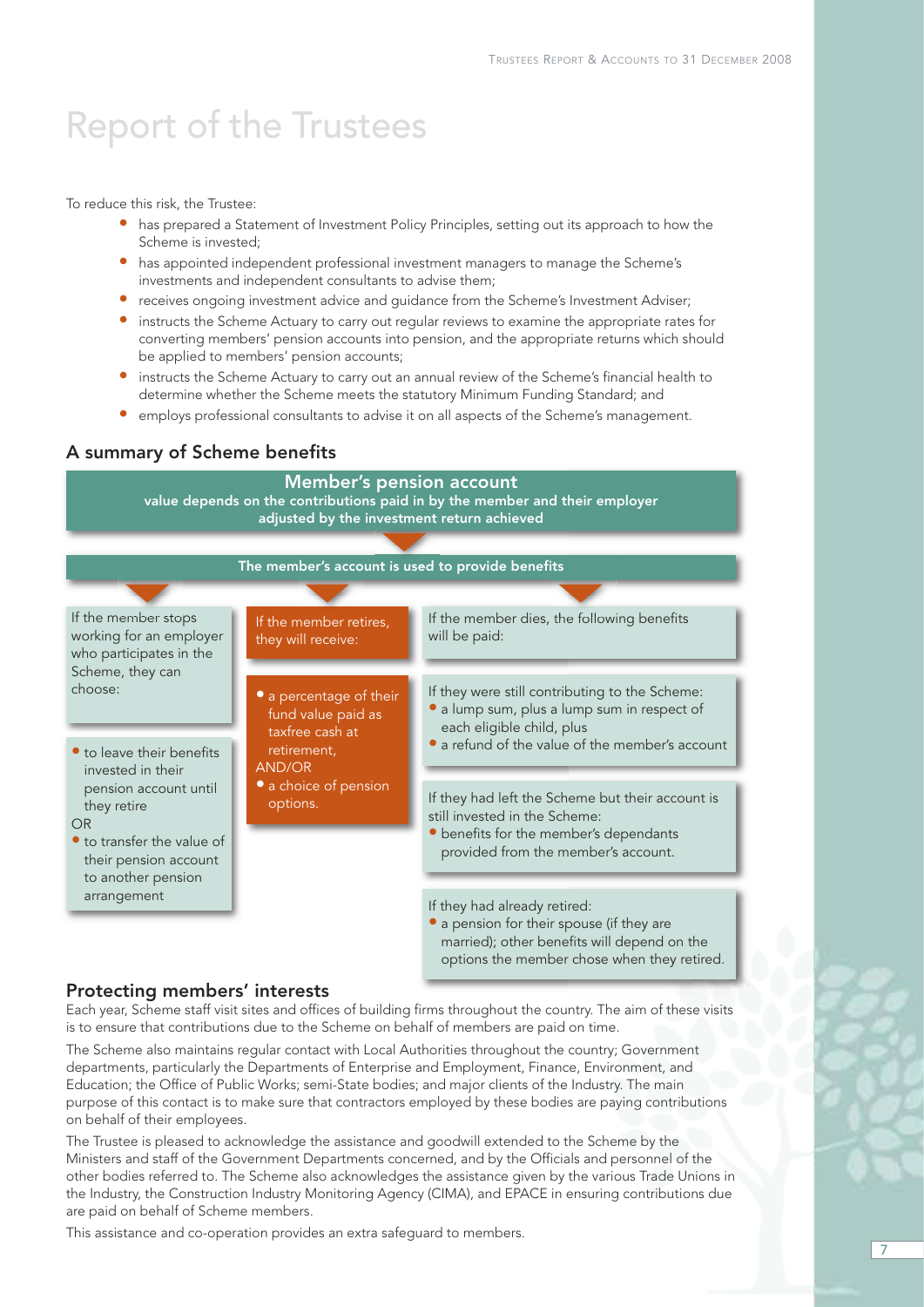### Communicating with members

For the Trustee, communication is a top priority. This means making sure our members understand how the Scheme works and the benefits they are building up; that employers have the necessary tools and information to operate the Scheme; and that the Scheme is publicised to encourage take-up amongst eligible employers.

In communicating with members, the Trustee is committed to using language that is clear and simple, and providing information in an easily accessible manner and has also translated a number of documents into Polish.

To this end, there is a range of information available about the Scheme. This is available both in paper format and electronically via the Scheme's website – www.cwps.ie – giving members instant access 24-hours a day wherever they are. In addition, the Trustee issues the following documents each year:

- members are advised every three months when their contributions are outstanding for three months or more;
- CWPS News to all active members;
- a personal benefit statement to active members;
- Leaving Service Options statement to members who have left the Scheme;
- the full Annual Report and Accounts this is available to all Trade Unions in the Industry, to all participating employers and members on line at www.cwps.ie
- Every third year, a benefit statement is issued to all deferred members.

#### Providing support to members

The Scheme also has a dedicated Customer Service department staffed by a team of three permanent people. The team deals with everything from simple queries to helping members and employers complete forms and other relevant paperwork. Customer Service is a very valued service and deals with in excess of 800 calls a week.

General questions about the Scheme should be directed to the Customer Service team by:

|        | phone: 01 4977663 / 1850 940221                                                   |
|--------|-----------------------------------------------------------------------------------|
| fax: l | 01 496 6611                                                                       |
|        | email: info@cwps.ie                                                               |
|        | write to: Construction Workers' Pension Scheme, Canal House, Canal Road, Dublin 6 |

#### Resolving any disputes

Whilst Customer Service can deal with the majority of member queries, any issues which they cannot resolve are referred to the Trustee. Where a member is not satisfied with the response they receive, the Scheme has an Internal Dispute Resolution Procedure. This procedure is a legal requirement under Article 5(1) of the Pensions Ombudsman Regulations, 2003 and is designed to ensure that, if a dispute arises, it is properly investigated and, where possible, resolved to the satisfaction of all parties. Members, beneficiaries and prospective members of the Scheme can request a copy of the procedure from the Trustee at the address above.

If you have followed the Scheme's internal dispute resolution procedure and are still not satisfied or have a complaint, you can contact the Pensions Ombudsman. The Ombudsman can determine disputes of fact and law relating to Occupational Pension Schemes and Personal Retirement Savings Accounts (PRSAs). There are certain issues which are not covered by the Pensions Ombudsman's office and which remain the responsibility of the Pensions Board.

You can contact these various bodies by:

| writing to:             | The Pensions Board, Verschoyle House, 28/30 Lower Mount Street, Dublin 2                                                |
|-------------------------|-------------------------------------------------------------------------------------------------------------------------|
| calling:                | 01 613 1900 or lo-call: 1890 656565                                                                                     |
| emailing:               | info@pensionsboard.ie                                                                                                   |
| writing to:             | National Employment Rights Authority (NERA) Government Buildings, O'Brien Road, Carlow                                  |
| calling:                | Lo-call: 1890 808090                                                                                                    |
| emailing:               | info@employmentrights.ie                                                                                                |
| writing to:<br>calling: | Office of the Pensions Ombudsman, 36 Upper Mount Street, Dublin 2<br>01 647 1650<br>emailing: info@pensionsombudsman.ie |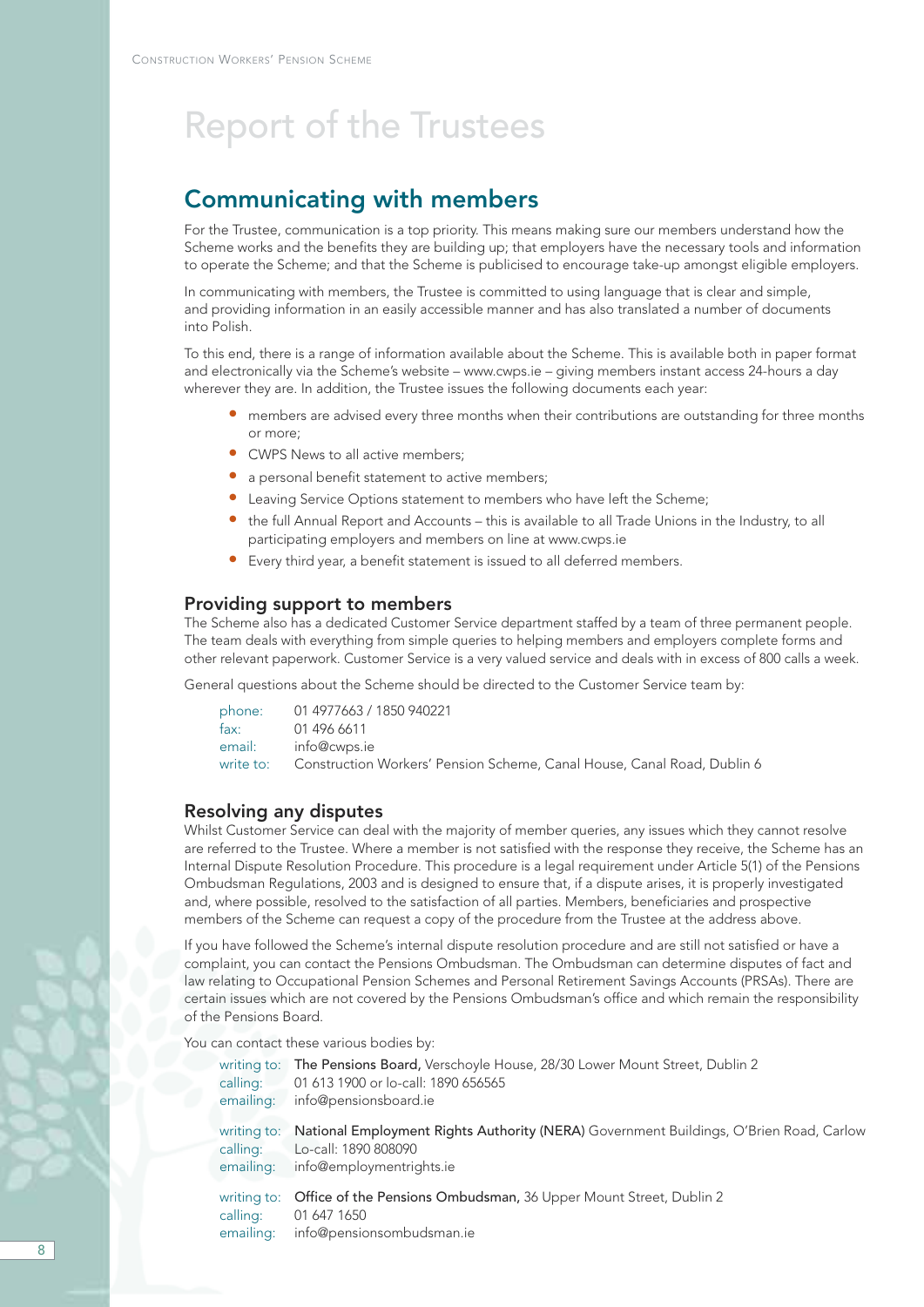## Looking after the fund

### Setting the strategy

Although members build up a pension account in their name, the underlying assets of these accounts are held in a common fund. The Trustee is ultimately responsible for looking after this fund and for making sure that it is invested prudently so that members' benefits can be paid when they are due.

The fund's investment strategy is set out in a document called the Statement of Investment Policy Principles ("SIPP"). This sets out the Trustee's approach to investments and their aims for the fund. It includes details of the level of returns the fund's assets should aim to generate, and how much of the fund should be invested in assets which have the potential to generate good growth and how much should be invested in assets which carry less investment risk but generally produce lower returns. In setting the strategy, the Trustee receives expert advice from independent investment consultants. The Trustee also reviews the SIPP from time to time to make sure that it remains appropriate.

In investing the fund's assets, the Trustee has structured the fund to meet three main aims:

- Member accounts: to hold the assets making up members' accounts and invest them in such a way that will cause the value of the accounts over time to grow
- Annuity Fund: to hold assets so that pensions can be paid to members who have already retired
- Reserve Fund: to hold reserves to meet other potential costs and risks associated with the day-to-day running of the Scheme.

The graph shows how the fund is allocated; further details are set out below.



Although the Trustee is ultimately responsible for how the fund is invested, it delegates the actual day-to-day investment of the fund's assets to six firms of investment managers. Each manager is given a different remit by the Trustee as well as a benchmark that the Trustee expects it to meet. Within this remit the investment managers have discretion to decide which assets to buy, sell or hold onto with a view to generating suitable returns.

The table below shows how the fund's assets were allocated between the different managers at 31 December 2008. These percentages will vary from time to time due to rises and falls in the markets.

| Type of asset                            | Investment manager                    | % of fund |
|------------------------------------------|---------------------------------------|-----------|
| Fixed interest securities and cash       |                                       |           |
| <b>Bonds</b>                             | Irish Life Investment Managers        | 18%       |
| <b>Bonds</b>                             | Bank of Ireland Asset Management      | 9%        |
| Cash                                     | <b>KBC Asset Management</b>           | 8%        |
| Cash                                     | Irish Life Investment Managers        | 1%        |
| Total fixed interest securities and cash |                                       | 36%       |
| <b>Equities</b>                          |                                       |           |
| Passive                                  | Bank of Ireland Asset Management      | 10%       |
| Passive                                  | Irish Life Investment Managers        | 23%       |
| <b>High Yield</b>                        | <b>KBC Asset Management</b>           | 4%        |
| Active                                   | Principal Global Investors            | 7%        |
| Sub total                                |                                       | 44%       |
| Property                                 |                                       | 8%        |
| Alternative Asset Classes                | <b>Fusion Alternative Investments</b> | 12%       |
| Total equities                           |                                       | 100%      |

### Member accounts

#### How members' accounts are invested

The majority of the fund's assets make up the value of each individual member's account. The assets are managed and invested by external specialist investment managers. All pension contributions, after a small initial charge made by the Trustee to meet the expenses of running the Scheme, are invested. The expenses incurred by the Scheme (the initial charge of 2% on contributions and a quarterly charge of 0.125% applied to members' accounts and annuity funds) are well below those which a member would be charged individually, mainly because the fund's assets are pooled (invested collectively) thereby producing cost savings.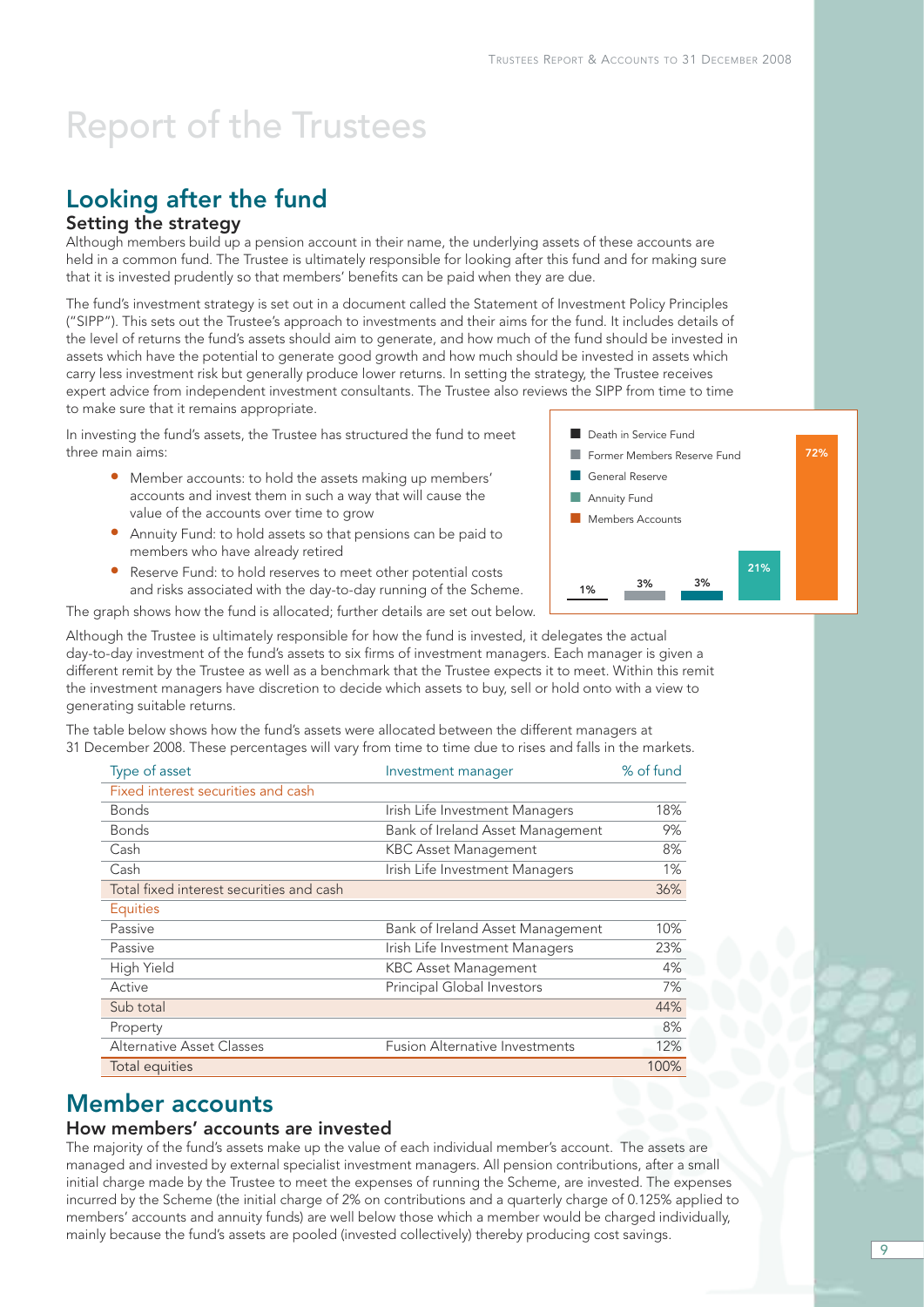During the 2008 year, contributions were allocated by the Trustee to five separate investment funds depending on the member's age:

- Members who are a long way from retirement have their accounts invested mainly in shares and property. This is because, over long periods, these types of investments have historically provided good returns above inflation.
- As members approach retirement, their accounts are gradually moved into bonds issued by the Government which deliver a fixed-rate of interest, as the returns achieved by these funds more closely match the cost of providing a pension.

The table below illustrates how the investments in each age-related fund are allocated between the various investment types. The Trustee sets a target asset allocation for each sub fund but recognises that the actual asset allocation of the Scheme's assets at a point in time may diverge from the strategic asset allocation due to reasons of cashflow, investment performance, market return expectations etc. The percentages shown are guidelines as the Trustee does have the flexibility to invest the overall assets of the fund differently to generate better returns in the interest of members.

| Below age 35                    | Age 35 to 44                    | Age 45 to 54                                                                                                                                                              | Age 55 to 59                    | Age 60 and above         |
|---------------------------------|---------------------------------|---------------------------------------------------------------------------------------------------------------------------------------------------------------------------|---------------------------------|--------------------------|
| <b>Equities and</b><br>property | <b>Equities and</b><br>property | <b>Equities and</b><br>property                                                                                                                                           | <b>Equities and</b><br>property | Equities and<br>property |
|                                 |                                 |                                                                                                                                                                           |                                 |                          |
|                                 |                                 |                                                                                                                                                                           |                                 |                          |
| <b>Bonds and cash</b>           | <b>Bonds and cash</b>           | <b>Bonds and cash</b>                                                                                                                                                     | <b>Bonds and cash</b>           | <b>Bonds and cash</b>    |
|                                 |                                 | $F_{\text{total}}$ A $0.00$ (100) $F_{\text{total}}$ B $0.00$ (100) $F_{\text{total}}$ $C$ (750) $0.000$ $F_{\text{total}}$ B $0.00$ $F_{\text{total}}$ $F$ (050) $0.750$ |                                 |                          |

Fund A - 90% : 10% Fund B - 90% : 10% Fund C - 75% : 25% Fund D - 50% : 50% Fund E - 25% : 75%

The Trustee, in conjunction with its advisers, monitors the investment performance of the Scheme's assets and determines any investment return adjustments to be made to the five sub funds based on the underlying performance of the Scheme's assets. The Trustee regularly monitors the investment performance of the investment managers and the assets they manage. As part of its duty to act in the best interests of members at all times, the Trustee will revise the investment management arrangements if necessary. Later in this document you will find reports on the performance on the assets held by each investment manager.

Subsequent to the year end, the Trustee revised the investment fund structure, such that with effect from 1 April 2009 there are eight age-related funds reflecting different allocations to the various asset types.

#### How members' accounts build up

Each member's account builds up through contributions from the member, the employer and any Additional Voluntary Contributions (AVCs) that the member chooses to pay, together with the investment returns declared by the Trustee.

During the year the Trustee declares an investment return for each of the five separate investment funds. This return was based on the actual performance of the Scheme's assets and the overall funding level of the Scheme, after taking advice from the Scheme Actuary. This return is then applied to the member's account. Because of the way that the fund is invested, the return may be a negative rather than a positive amount, for example, if there was a fall in asset values. However, the Trustee's aim is that any negative returns are balanced out by positive ones in the long term. This was particularly the case in 2008 when investment markets fell significantly.

The member's account is used to provide benefits for the member on retirement or their dependants if the member dies before retirement.

#### Returns for 2008

The returns declared by the Trustee for the 12 month period 1 January to 31 December 08:

| Fund | Age Band         | <b>Return Declared</b> |
|------|------------------|------------------------|
|      | Below age 35     | - 44.9%                |
| R    | Age 35 to 44     | $-44.9\%$              |
|      | Age 45 to 54     | $-38.1%$               |
|      | Age 55 to 59     | $-24.8\%$              |
|      | Age 60 and above | - 3.8%                 |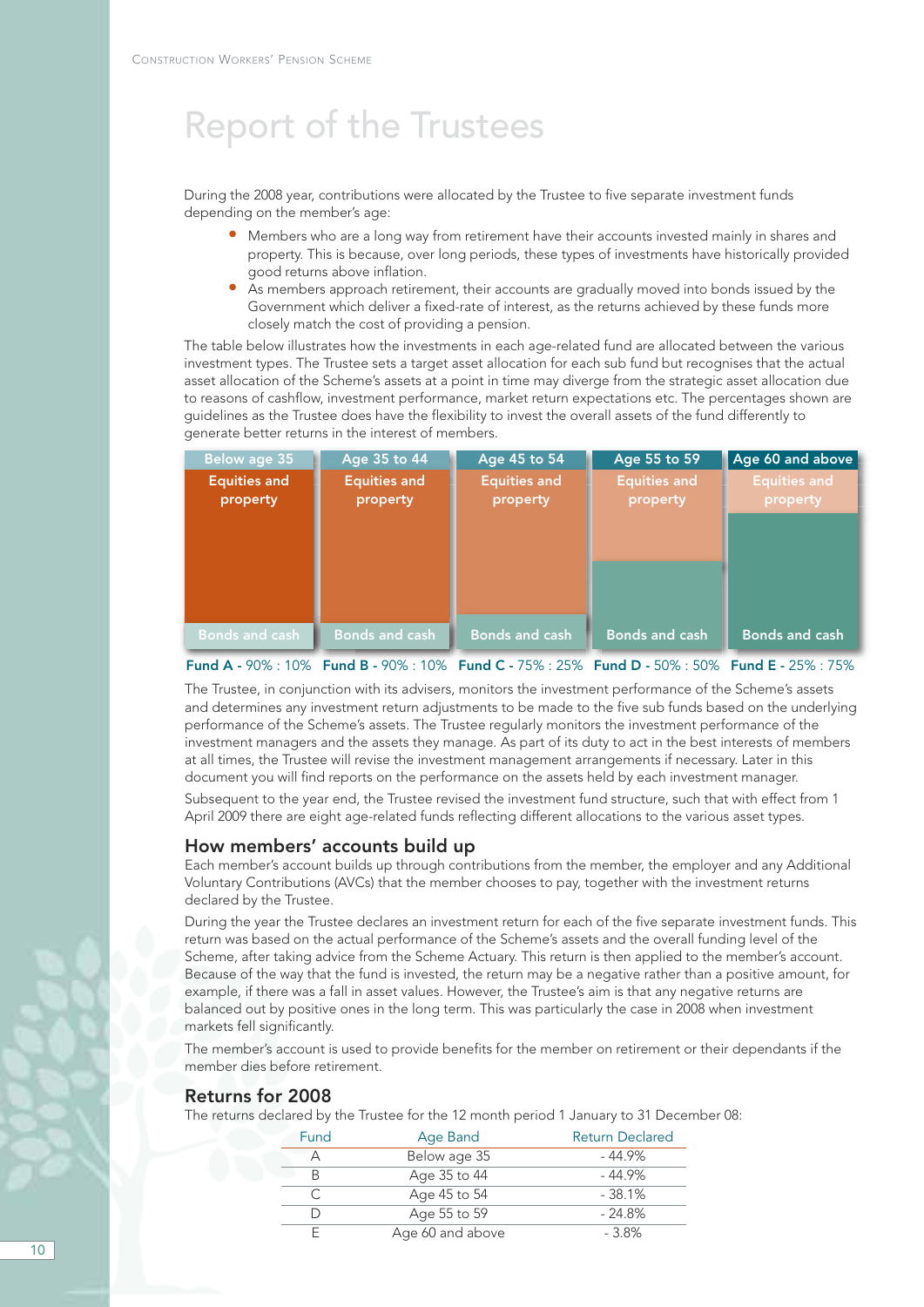### Annuity Fund

#### Investing the fund for pensioners

The Trustee also holds assets so that the Scheme can pay pensions to members who have already retired. The actual assets in which this part of the fund is invested depend on the overall level of funding within the Scheme, and the solvency levels required by law.

At present these assets are primarily invested in fixed-interest bonds. The Trustee's intention is that these match the pension cash flows which the Scheme must make to retired members, whilst continuing to meet the statutory funding requirements set by the Pensions Board. The Trustee monitors the performance of the fixed-interest investment manager against the targets set.

#### Monitoring funding levels

As members' pensions are paid by the Scheme, it is important that the Scheme's financial health is examined regularly to make sure that sufficient money is building up to pay benefits when they are due. It is also important to make sure that the Scheme's assets and funding meet the levels of the statutory Minimum Funding Standard set by the Pensions Board. To this end, the Trustee arranges for the Scheme Actuary to carry out a thorough review of the Scheme at least every three years.

In order to provide greater security for the Scheme, a reserve above the value of the statutory liabilities is also held.

The Actuary's Report is on page 12 and the Scheme's Actuarial Funding Certificate on page 14.

#### Options on retirement

When they come to retire, members use their accounts to provide pension and other benefits. They can choose from a number of options as shown in the table below:

|                                                                                                 |   | Option A Option B Option C |   | Option D |
|-------------------------------------------------------------------------------------------------|---|----------------------------|---|----------|
| A pension for the rest of the member's life                                                     | Х | X                          | X |          |
| A pension guaranteed to be paid for at least five years                                         | X |                            |   |          |
| Annual increases to the member's pension of 3% a year                                           |   |                            |   |          |
| A pension for the member's spouse on their death<br>of 50% of the value of the member's pension |   |                            |   |          |
| Option to take a percentage of the account<br>as a tax-free lump sum                            |   |                            |   |          |

The rate at which a member's account is converted into pension varies from time to time. The Trustee obtains actuarial advice each month to determine the conversion rate to ensure that the options provided to members fairly reflect market conditions at the time the member retires. The current conversion rates used by the Scheme are intended to be more attractive than those which a member could obtain in the marketplace on an individual basis.

If a member chooses for their pension to be increased each year once in payment, the annual increase will be made on 31st December each year. Members who chose an indexed pension at retirement had a 3% increase in pension applied on 31 December 2008.

### Reserve Fund

The Trustee also need to hold reserves to meet a number of other potential costs and risks associated with the day-to-day running of the Scheme. While these surpluses may ultimately be used to the benefit of members and pensioners, they do not represent contributions paid by Scheme members and as such are not available to members as part of their fund.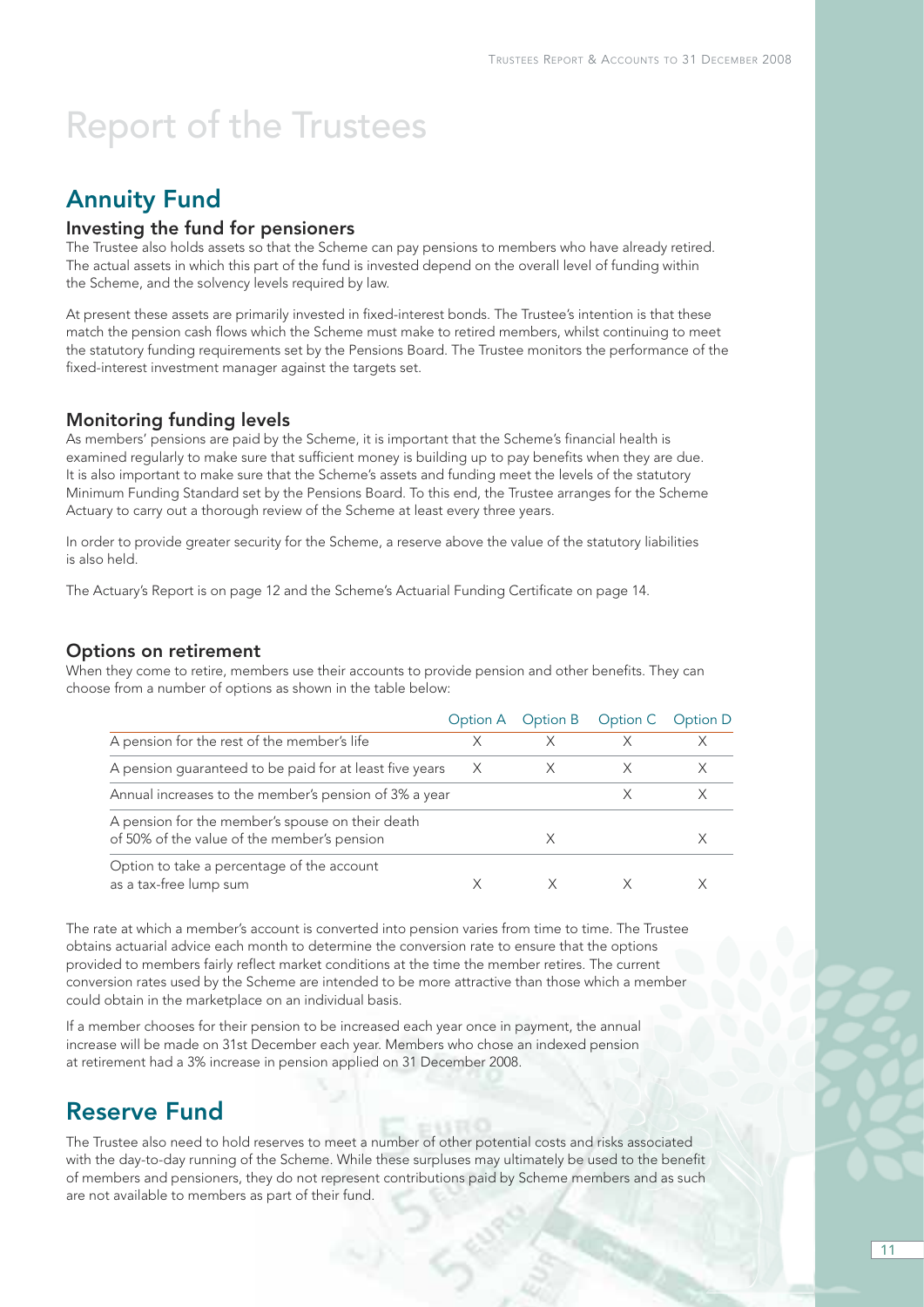## Actuarial review

### Actuarial position as at 31 December 2008

The Construction Workers' Pension Scheme (the Scheme) was established by a Trust Deed dated 25 May 2006 and commenced with effect from 1 July 2006. Under the Pensions Act, I am required to carry out a formal actuarial valuation of the Scheme within three years of its establishment. The first formal actuarial valuation of the Scheme was completed as at 31 December 2008 and the Scheme's first Actuarial Funding Certificate as at that date forms part of this report.

The assets of the Scheme have been accumulated through contributions from members and employers and three Bulk Transfer payments from CFOPS. The Trustee has allocated the Scheme's assets to form separate reserves within the Scheme to provide for members' benefit entitlements under the Scheme. We carried out an actuarial assessment of the funding position of the Scheme as at 31 December 2008 to assess the value that might be placed on these reserves within the Scheme and further information is contained below. The values of the various reserves as at 31 December 2007 is included in brackets.

#### ■ The Annuity Fund

The Trustee holds a reserve within the Scheme to cover the payment of pensions to members who have already retired. The actual assets held within this reserve depend on the overall level of funding within the Scheme, and the solvency levels required by law (and include an allowance for the expenses which would be incurred in winding up the Scheme). In addition, in order to provide greater security for the Scheme, a margin above the value of the statutory liabilities is also held. The assets backing the Annuity Fund are predominately invested in fixed interest securities. As at 31 December 2008, the estimated value of the Annuity Fund including the associated solvency margin was €168 million (€148 million).

#### Members Reserve

The majority of the Scheme's assets make up the values of individual member accounts for each member of the Scheme who has not yet retired. The individual member accounts are invested within the Scheme on a defined contribution basis and allocated to separate investment funds depending on the member's age. The Trustee sets a target asset allocation for each sub fund but recognises that the actual asset allocation of the Scheme's assets at a point in time may diverge from the strategic asset allocation due to reasons of cashflow, investment performance, market return expectations, etc.

The Trustee has invested the assets on behalf of members who have not yet retired with the aim of providing a reasonable rate of investment return over the period to their retirement. The Trustee monitors and reviews the Scheme's asset allocation in conjunction with its advisors. The assets which make up the values of individual member accounts for each member of the Scheme are mainly invested in equity and property investments.

Under the rules of the scheme, the Trustee has the ability to hold back an element of investment return when markets are performing strongly in order to enable it to smooth any investment return or adjustment during falling markets. This investment smoothing reserve forms part of the Members Reserve.

As at 31 December 2008, the value of Member Accounts including contributions received but not yet allocated was €563 million (€758 million). As at 31 December 2008, the value of the Investment Smoothing Reserve was €nil (€nil).

#### Death-in-service and Expense Reserves

The Trustee holds a reserve within the Scheme to meet the death-in-service benefits payable under the Scheme rules should the death-in-service portion of employee and employer contributions prove to be insufficient to meet the actual benefit payments due. The estimated value of this reserve at 31 December 2008 was €6.7 million (€6.7 million). A reserve is also held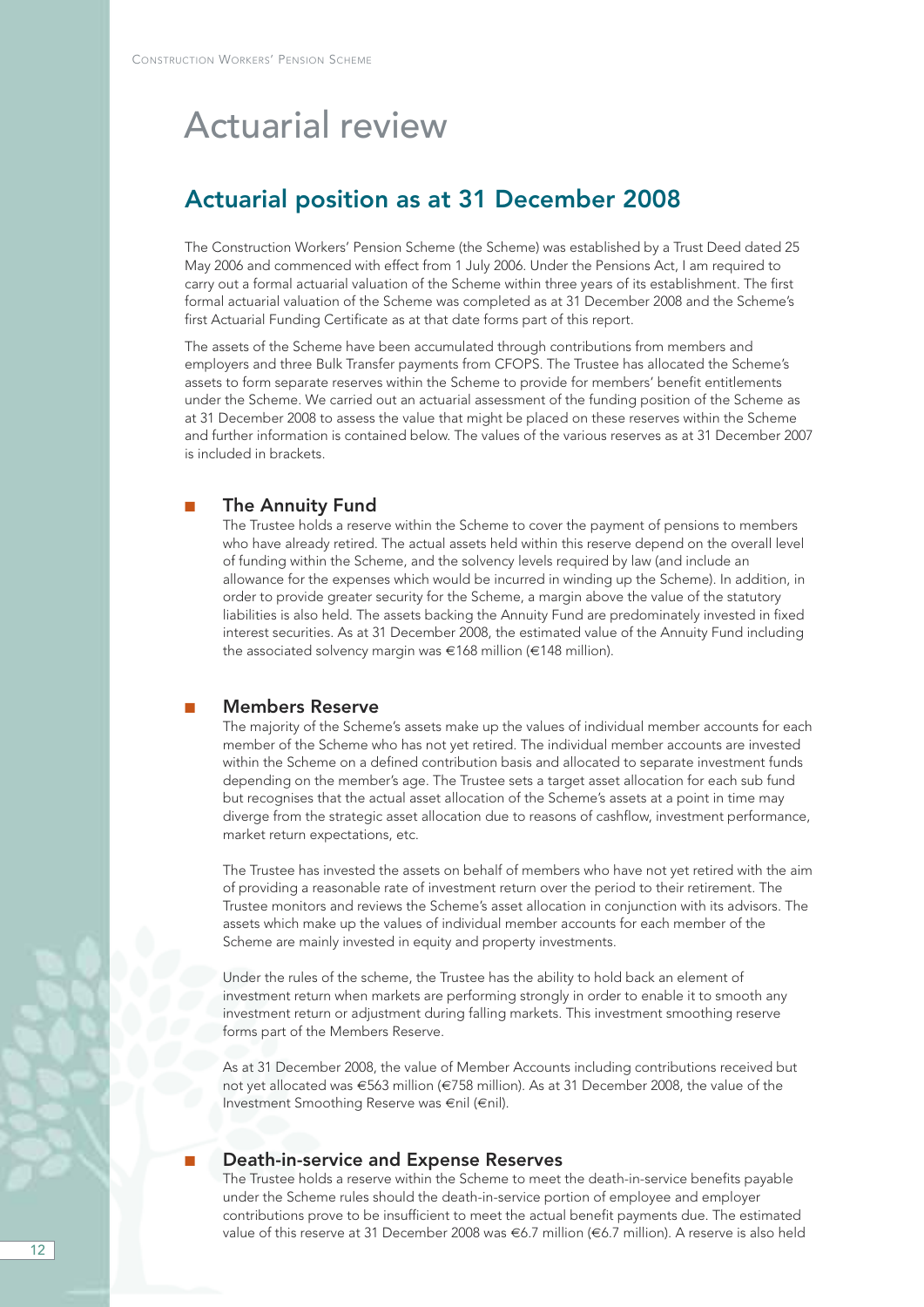## Actuarial review

to provide the Trustee with additional resources to meet any expenses incurred which are not covered by the charges applied under the Scheme. The estimated value of this reserve at 31 December 2008 was €1.4 million (€1.4 million).

#### Former Members' Reserve Fund

The benefit entitlements of former members of CFOPS have been transferred to the Scheme and the value placed on these entitlements has been invested in individual member accounts within the Scheme. For some members, full and complete membership data was not available and, in addition, there exists a number of members who have passed age 65 and have not yet claimed their benefit entitlements. A reserve has been established by the Trustee to provide for the potential additional liability which might occur should former CFOPS members come forward to claim their benefits and the assets within their individual member accounts prove to be insufficient to meet the benefit entitlements of these members. The estimated value of this reserve at 31 December 2008 was €20.4 million (€23.4 million).

### General Reserve

The balance of the Scheme's assets in excess of the above reserves is held by the Trustee as a general reserve to support the overall solvency of the scheme and smooth investment returns from time to time. The estimated value of this reserve at 31 December 2008 was €25 million (€50 million).

The total net asset value of the Scheme's assets as at 31 December 2008 was €785 million (€987 million).

The review of the actuarial position of the scheme was presented to the Trustee on 28 May 2009.

### Statutory funding position as at 31 December 2008

As part of our actuarial assessment of the funding position of the Scheme as at 31 December 2008, we also assessed the value that might be placed on the Scheme's liabilities were the Scheme to wind up at that date.

Based on the results of our actuarial assessment, I can confirm that if the Scheme had discontinued on 31 December 2008 and the actuarial, membership and financial assumptions underlying the assessment were to be realised, the resources of the Scheme would have been sufficient to cover the liabilities for benefits payable to members under the rules of the Scheme.

The Scheme's total liabilities in the event of winding-up were assessed as €720 million, as follows:

| <b>Annuity Fund</b> | €137 million          |
|---------------------|-----------------------|
| Members' Accounts   | €563 million          |
| Other reserves      | $\epsilon$ 20 million |
| Total               | €720 milion           |

This assessment is set out in more detail on the Actuarial Funding Certificate at 31 December 2008, which forms part of this report.



Paul O'Brien FIA FSAI Actuary 17 July 2009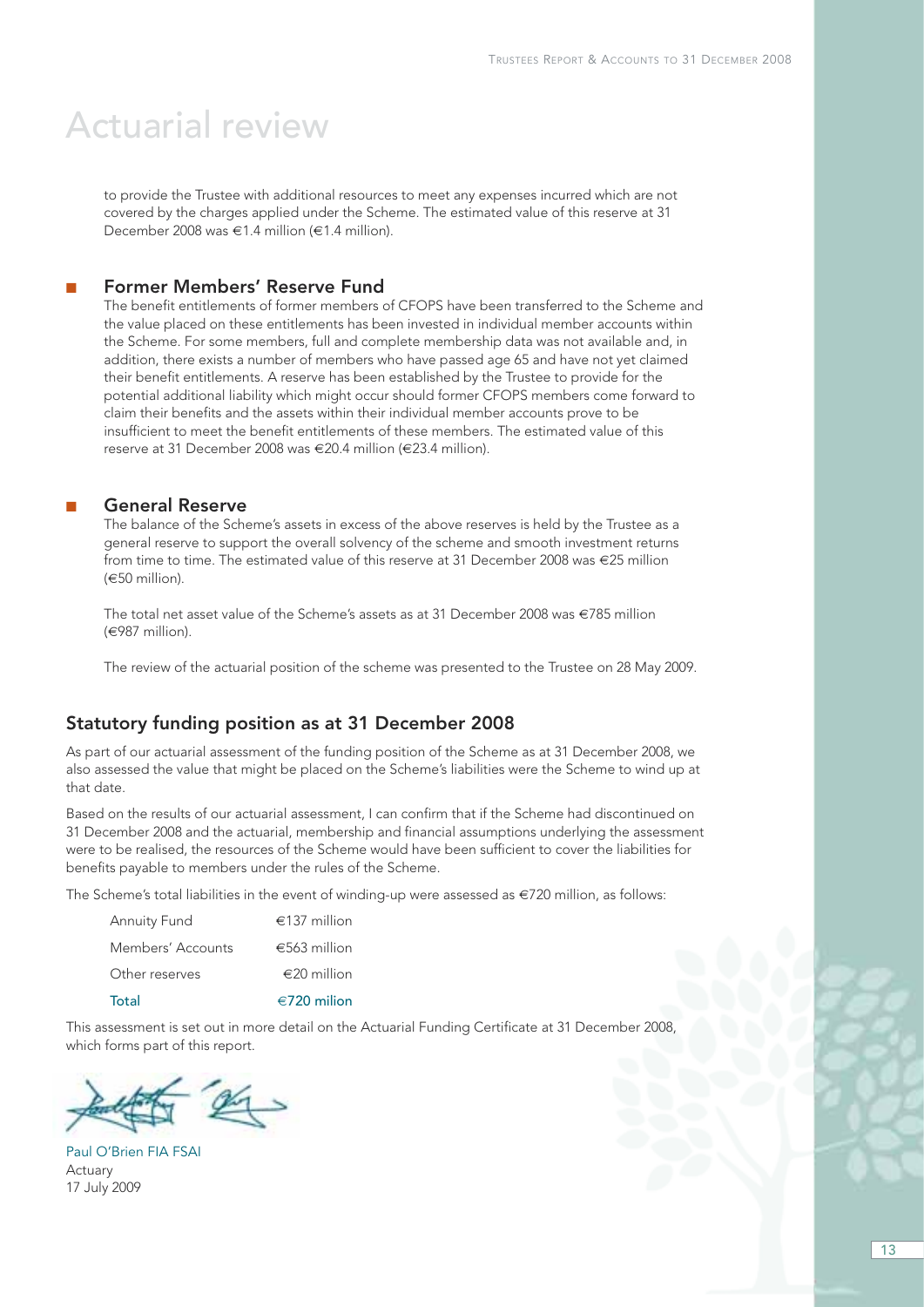

# Schedule BC Actuarial Funding Certificate

| Article 4 |  |  |
|-----------|--|--|
|           |  |  |

THIS CERTIFICATE HAS BEEN PREPARED UNDER THE PROVISIONS OF SECTION 42 OF THE PENSIONS ACT 1990 ("the ACT") FOR SUBMISSION TO THE PENSIONS BOARD BY THE TRUSTEES OF THE SCHEME

| <b>SCHEME NAME:</b>       |                               | Construction Workers Pension Scheme |
|---------------------------|-------------------------------|-------------------------------------|
| SCHEME COMMENCEMENT DATE: |                               | 1 July 2006                         |
|                           | PENSIONS BOARD REFERENCE NO.: | PB185038                            |
| EFFECTIVE DATE OF         | THIS CERTIFICATE:             | 31 December 2008                    |
|                           | <b>PREVIOUS CERTIFICATE:</b>  |                                     |

On the basis of information supplied to me and having regard to such financial and other assumptions as I consider to be appropriate:-

- I am of the opinion that at the effective date of this certificate the resources of the scheme, which are  $(1)$ calculated for the purposes of section 44 of the Act to be €785m,\*would<sup>26</sup>would not have been sufficient if the scheme had been wound up at that date to provide for the liabilities of the scheme determined in accordance with section 44 of the Act which, including the estimated expenses of administering the winding up of the scheme, amount to  $E720$ m.
- $(2)$ I am of the opinion that at the effective date of this certificate the resources of the scheme, calculated for the purposes of section 44 of the Act, would have been sufficient, after allowance for the estimated expenses of administering the winding up of the scheme, to provide for the discharge of the liabilities of the scheme determined in accordance with section 44 of the Act as follows:
	- (a) 100% of the benefits as set out in section 44(a)(i) of the Act
	- (b) 100% of the benefits as set out in section 44(a)(ii) of the Act
	- (c) 100% of the benefits as set out in sections 44(a)(iii) and 44(a)(iv) of the Act
	- (d) 100% of the benefits, other than those referred to in subparagraphs (a) to (c) of this paragraph, to which paragraph 5 of the Third Schedule of the Act relates.
- $(3)$ \*I hereby state the specified percentage for the above scheme for the purpose of section 44 of the Act to be 100%.

21 hereby state that the specified percentage for the above scheme for the purposes of section 44 of the Act is not applicable as there are no benefits which are described in paragraph 5 of the Third Schedule.

I therefore certify that as at the effective date of this certificate the scheme \*satisfies<sup>tu</sup>does not satisfy-the funding standard provided for in section 44 of the Act. I further certify that I am qualified for appointment as actuary to the scheme for the purposes of section 51 of the Act.

Signature:

17 July 2009 Date: Oualification: **FSAI** Scheme Actuary Certificate No.: **PO66** 

Paul O'Brien Name of Actuary's Employer/Firm: Watson Wyatt (Ireland) Ltd

\* Please delete whichever is not applicable.

Name: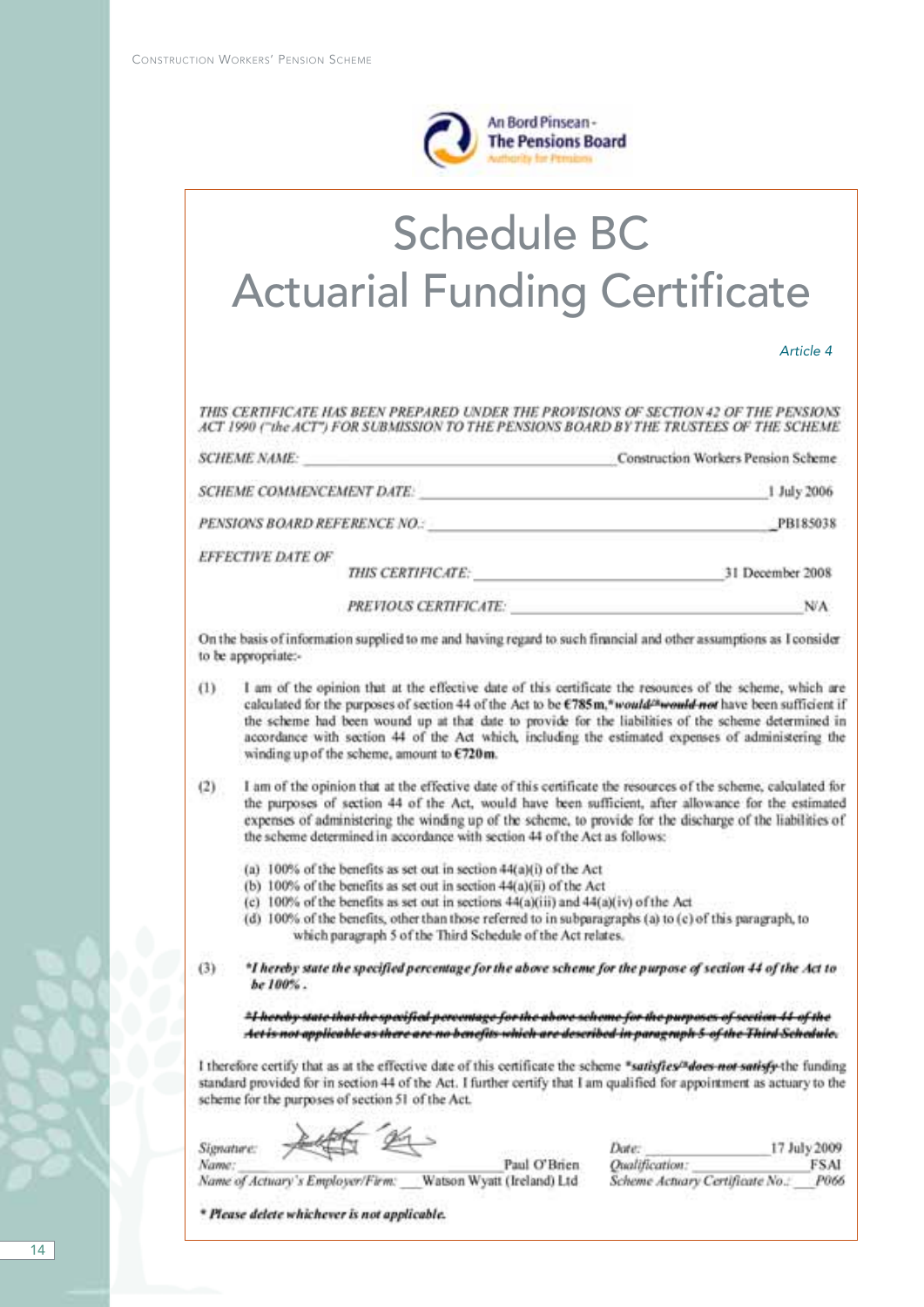## Investment Managers' Reports

### 1 January to 31 December 2008

The Scheme's assets are primarily invested with six investment managers. As explained on page 9, each manager is given a different remit by the Trustee and different benchmarks which they are expected to meet. Reports from the investment managers are set out on the following pages. Each report explains how the assets under the manager's control are invested, how the value of assets has changed during the period under review, and a commentary on the performance of the assets.

### Investment managers' fees

Investment management and custody fees charged by the managers of unitised or managed funds are levied by adjusting the relevant unit prices of the funds. Throughout the period under review the investment managers provided the Trustee with detailed reports on the management of monies invested.

The investment management expenses disclosed in the accounts do not include similar charges levied by the managers of unitised or managed funds. The investment managers concerned are remunerated on a fee basis calculated as a percentage of the assets under management. As part of the investment management arrangements agreed with Irish Life Investment Managers the Scheme receives a rebate on the investment management expenses incurred and these financial statements include the rebate received in relation to the 2008 year.

With effect from 1 July 2006, the Trustee adopted a formal Statement of Investment Policy Principles (SIPP) in accordance with the requirements of the Social Welfare & Pensions Act 2005.

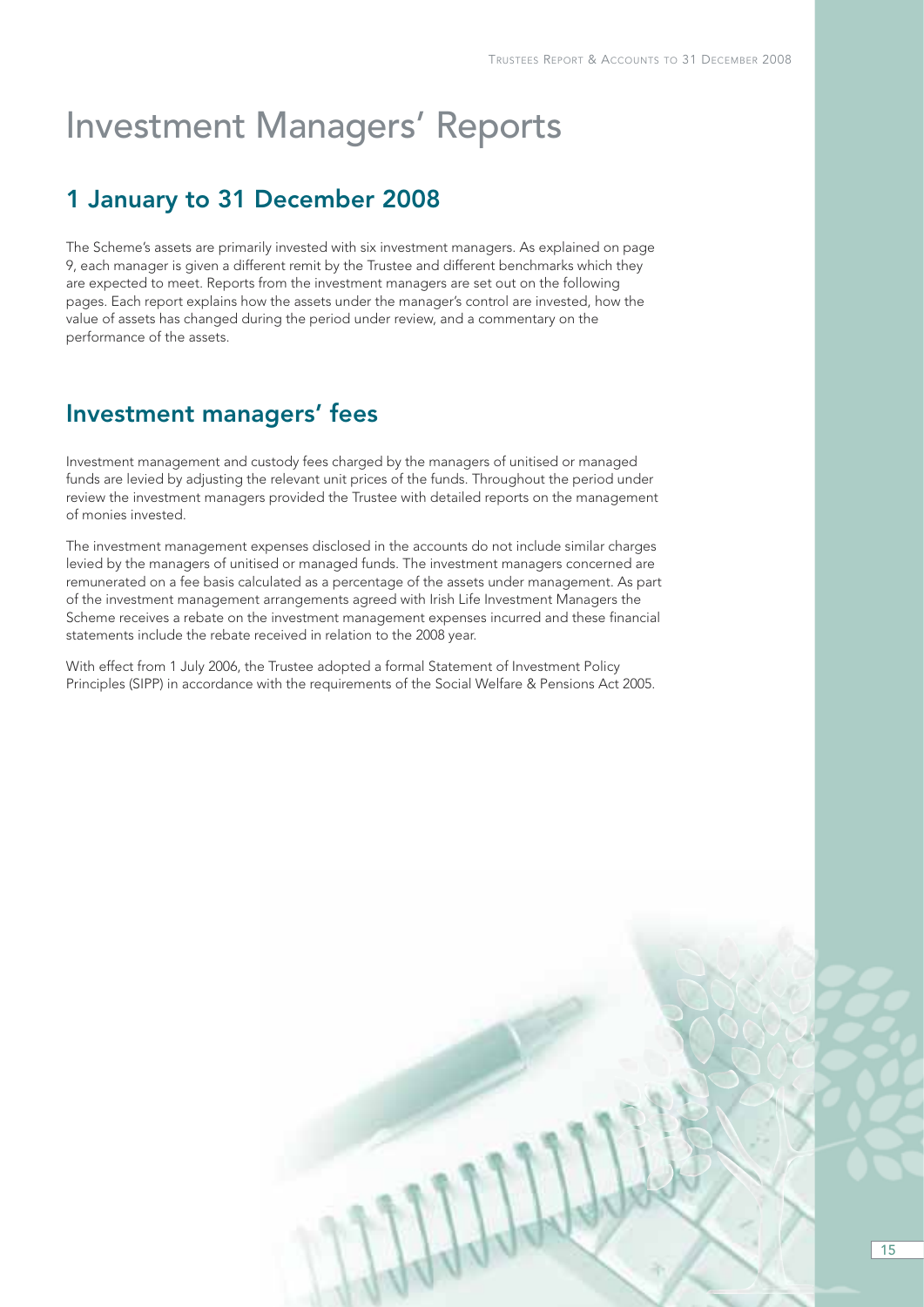## Bank of Ireland Asset Management (BIAM)



Pacific Rim ex Japan 11.04% Greece 4.87%<br>Japan 6.65% Belgium 4.67% Japan 6.65% Belgium 4.67% Non-EuroEurope ex UK 6.05% Netherlands

Cash 1.09% Austria 4.19%

100.0% Portugal 1.85%

Ireland 1.61% Finland 0.49%

100.0%

Construction Workers Pension Scheme - Passive Equity Portfolio Construction Workers Pension Scheme - Passive Bonds Portfolio

#### How the assets are managed

The Passive Equity Portfolio is invested across 7 regional Bank of Ireland EUT indexed equity funds. The objective of each Regional Fund is to track its benchmark index, within a tight tracking error.

The Passive Bond portfolio is invested in the Bank of Ireland Indexed Eurozone Long Bond Fund. The objective of the fund is to track the Merrill Lynch EMU Direct Government Bond Index (10+years) within a tight tracking error.

| <b>Value of the Assets</b>                       |                   | <b>Equity Portfolio</b> |         | <b>Bond Portfolio</b> |
|--------------------------------------------------|-------------------|-------------------------|---------|-----------------------|
| Market Value of assets held at 1 January 2008:   |                   | €225,849,729            |         | €0                    |
| Net Inflows/Outflows                             |                   | (€69,106,054)           |         | €68,666,687           |
| Investment Return                                |                   | (€80,847,489)           |         | €4,215,211            |
| Market Value of assets held at 31 December 2008: |                   | €75,896,186             |         | €72,881,898           |
| How the assets are invested                      |                   | <b>Equity Portfolio</b> |         | <b>Bond Portfolio</b> |
| The asset allocation as at 31 December 2008 was  | Eurozone (ex Irl) | 24.72%                  | Italy   | 30.08%                |
|                                                  | North America     | 24.29%                  | France  | 21.89%                |
|                                                  | Ireland           | 13.36%                  | Germany | 19.66%                |
|                                                  | U.K               | 12.80%                  | Spain   | 6.13%                 |

### Investment Performance

The year that's passed will be mourned by few as the global economic slowdown predicted at the beginning of 2008 turned into a fully-fledged recession. Speculation that this could be a prolonged downturn, amid media comparisons with the 1930s Great Depression dented confidence further. Equity market losses of 50% were not rare, with investors in bank stocks suffering devastating losses in some cases as the unfolding credit crisis in 2007 became a full-scale financial crisis in 2008.

The pivotal moment in the year came with the collapse of US investment bank Lehman Brothers, which rattled sentiment and precipitated near-panic on equity markets. Apart from counterparty issues that arose from the collapse, governments around the world were forced to intervene to prevent further damaging collapses as bank funding options narrowed amid escalating money market rates.

The US S&P 500 Index had its worst year since 1937 en route to declining 38.5%, while the 42.1% loss by the Nikkei 225 Index was its biggest-ever annual loss. Closer to home, the Irish stock market recorded a loss of 66.2%, fuelled by slumping bank share prices. Given the scale of the credit market-related losses and huge de-leveraging underway, financial stocks were unsurprisingly among the poorest performers in the period.

In the final quarter of the year, central banks aggressively cut interest rates to the extent that rates are effectively at zero in the US and Japan and the Bank of England cut its base rate to the lowest level since 1951. The ECB cut from 4.25% to 2.5% in two months. Initial bond weakness amid escalating inflation concerns reversed as 2008 progressed, with the flow of economic news pointing to weaker conditions. The equity market turmoil in September/October sparked a 'flight to safety' as investors sought more secure investments amid a significant increase in equity volatility and a near-complete seizure in money markets. That risk aversion remained largely in place through the final two months of the year as deflation concerns overtook inflation worries.

As a consequence, bonds considerably outperformed equities for the year, with bond yields falling to record lows in some instances. There was a notable steepening of the yield curve in the final months of the year as short-dated bond yields fell quicker than those on longer-dated debt, reflecting the aggressive actions of the world's central banks. At the same time, yields fell sharply across the curve. The yield on a 10-Year German Government Bond fell from a peak of 4.68% in June to finish the year at 2.95%. The Merrill Lynch EMU Direct Government 10+ years index generated a positive return of 10.5%.

Investment return achieved for the period Equity Portfolio -44.02% Bond Portfolio 8.95%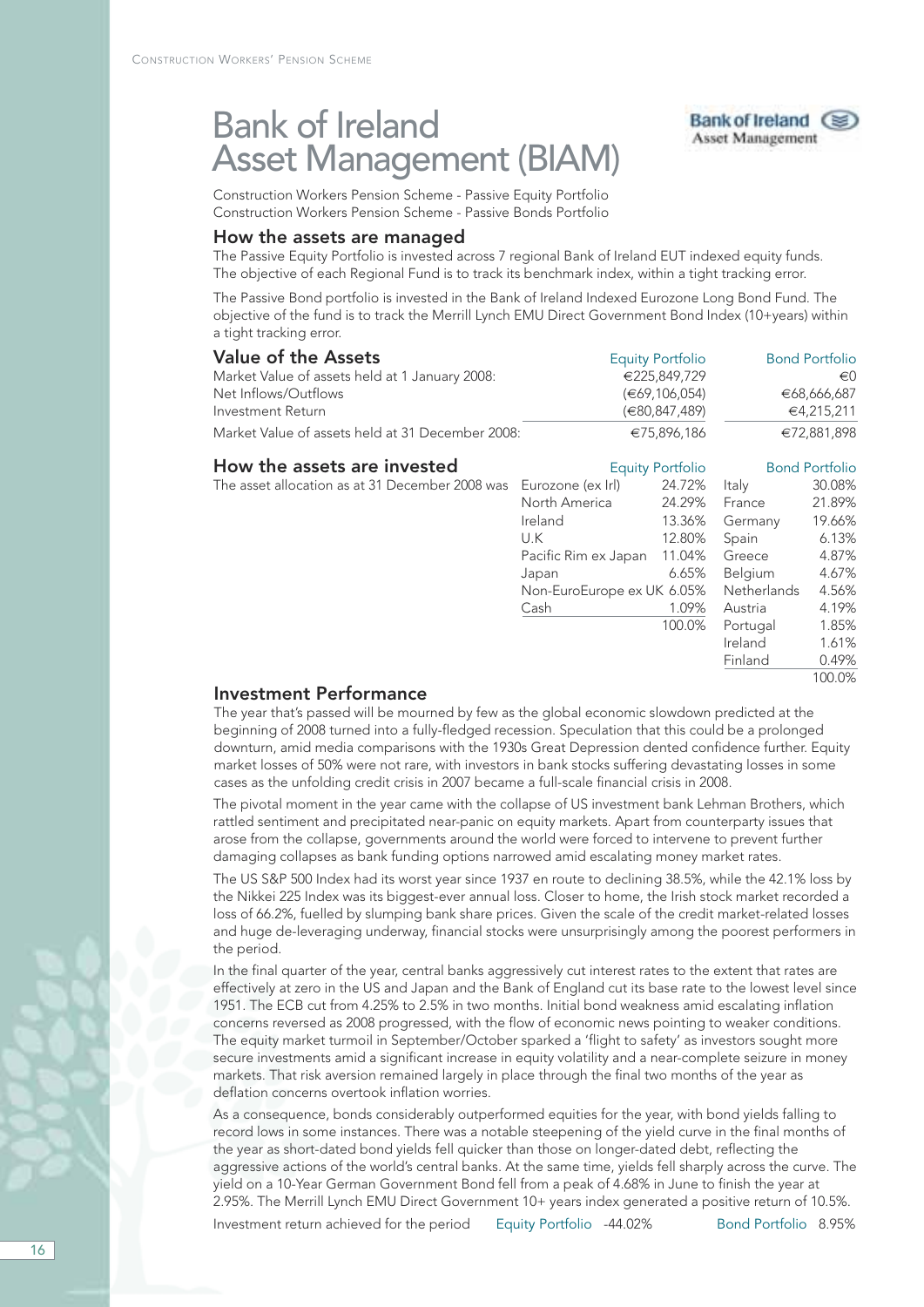## Fusion Alternative Investments 2008



#### How the assets are managed

The investment objective of Fusion is to achieve long-term capital appreciation through indirect investment in a range of alternative investment assets, the aggregate return from which should have low correlation with global equity markets. The Fusion Investment Committee actively allocate between each of the underlying funds (currently commodities, currency and hedge funds) depending on their market views.

### Value of the Assets

| Market value of the assets held at 30 April 2008 (inception) | €67,000,000   |
|--------------------------------------------------------------|---------------|
| Net Contributions                                            | €46,000,000   |
| Appreciation/depreciation                                    | (E21.000.000) |
| Market value of assets held at 31 December 2008              | €92,000,000   |

### How the assets are invested

Assets are invested into three sub-funds: Commodities, Hedge Funds and Currencies. As of 31 December 2008 the breakdown was as follows:

| Currency    | 42%  |
|-------------|------|
| Hedge Funds | 42%  |
| Commodities | 16%  |
|             | 100% |

The sub funds invest in 78 underlying managers, four currency and commodity managers and 74 hedge fund managers.

#### Investment Performance

The global market backdrop since the inception of the Fusion fund was extremely negative for real assets and a positive one for monetary assets. 2008 saw a spectacular chain reaction, with the collapsing US residential property market ultimately leading to a global credit crunch. After twenty years of strong spending and growth, this was the last straw for US consumers. This combined with excessive leverage and a subsequent credit crunch developed into a global recession. From inception of the Fusion investment (30th April 2008) to end December, the MSCI World index fell by 32% in Euro terms. Alternative assets performed much better in a relative sense, albeit they were not completely immune to the general market background.

The aggregate Currency element of the fund delivered returns superior to equities. Risk aversion and volatility was extreme in currency markets with the Euro depreciating by 11% over the period versus the US Dollar, and a more extreme example, the Japanese Yen, rose by 35% versus the Australian Dollar. Commodities strongly outperformed equities up to mid summer, but struggled thereafter as the short term cyclical worries of a demand shock impacted on the outlook for commodities. The Hedge Fund element, as with currencies, outperformed equities. The diversified structure of the Hedge Fund element worked well. This was pleasing particularly considering the extreme conditions that prevailed in markets and also for certain specific hedge funds strategies.

Investment return achieved for the period.

|                            | Return since Inception<br>(30th April 2008) |
|----------------------------|---------------------------------------------|
| Commodities                | $-48.1%$                                    |
| Currency                   | $-6.4%$                                     |
| Hedge Funds                | $-5.9%$                                     |
| <b>Fusion Total Return</b> | $-16.9%$                                    |
| <b>MSCI World Equities</b> | $-30.3%$                                    |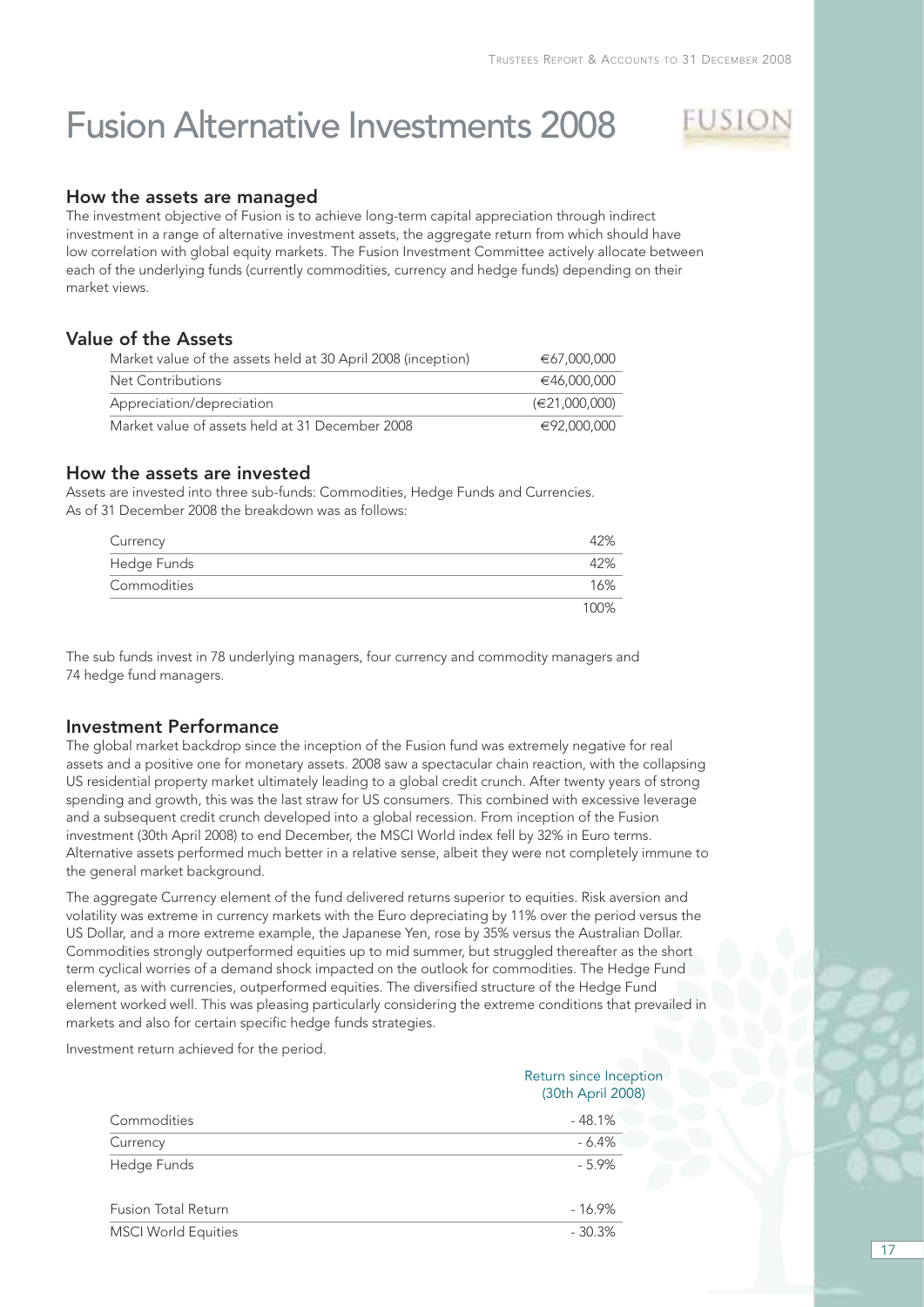# Irish Life Investment Managers



#### How the assets are managed

The long term investment objective of your pension fund is to earn a rate of return on its assets that will exceed inflation and provide a reasonable rate of return in excess of cash. In general, this will require a long-term investment return of at least price inflation plus 4% per annum. Examination of the long term returns obtained from the different asset types in the past indicates that the objective is most likely to be achieved by a high concentration in real assets, such as equities and property, which have given historic real returns of approximately 7% and 5% respectively. Monetary assets such as fixed interest (bonds) and cash have given lower long term rates of return, but may perform better over shorter periods, and are certainly less volatile than equities.

The Consensus Equity fund is completely invested in equities. The country allocation is determined by the asset allocation of the investment managers included in the Pooled Pension Fund Survey i.e. Consensus Fund mix. The Consensus Fund fixed interest, property and cash weightings are excluded and the remaining regional equity investments are grossed up on a pro rata basis. Within each market, the fund tracks the market return by investing in a basket of securities in the same proportion as they are represented in the relevant market index

With effect from the 31st August 2008 all valuations are shown using bid prices. This is in accordance with changes to the Statement of Recommended Practice (SORP 2002 – Revised May 2007) Financial Reports of Pension Schemes.

### Value of the assets

| Bid Market Value of the assets held at 31 December 2007 | €368,644,799                 |
|---------------------------------------------------------|------------------------------|
| Net Contributions                                       | €123.852.946                 |
| Appreciation /Depreciation                              | $(\text{ } \in 159.083.524)$ |
| Bid Market Value of the assets held at 31 December 2008 | €333,414,220                 |

### How the assets are invested

| Equity               |         |
|----------------------|---------|
| $\overline{US}$      | 25.95%  |
| Eurozone             | 25.39%  |
| UK                   | 13.09%  |
| $\overline{Pacific}$ | 11.17%  |
| Ireland              | 11.00%  |
| Europe ex Eurozone   | 6.81%   |
| Japan                | 6.59%   |
|                      | 100.00% |

#### Investment Performance

The year to the 31st December 2008 has proven to be a very difficult time for equity markets with poor credit conditions, tightening liquidity in capital markets stemming from the subprime crisis in the US, and higher energy and food prices taking their toll. Against this background the FTSE World Index returned -38.21% for the year ended 31st December 2008.

Irish equities underperformed global equities, since the start of the year under review, reversing their out performance over the previous five years. This was mainly due to the negative sentiment towards the housing sector in Ireland and the significant exposure the Irish stock exchange has to the financial sector. The ISEQ index produced a return of - 65.03% for the year ended 31st December 2008.

Bond markets were stronger as the "flight to safety" regained momentum, with the ML EMU >5 yrs bond index up 10.43% for the twelve months to end December 2008. Property returned -41.36% to the year ended 31st December 2008, as activity levels in the property market declined.

| Investment return achieved for the period | Alpha Cash Fund              | 4.8%    |
|-------------------------------------------|------------------------------|---------|
|                                           | <b>Consensus Equity Fund</b> | - 45.2% |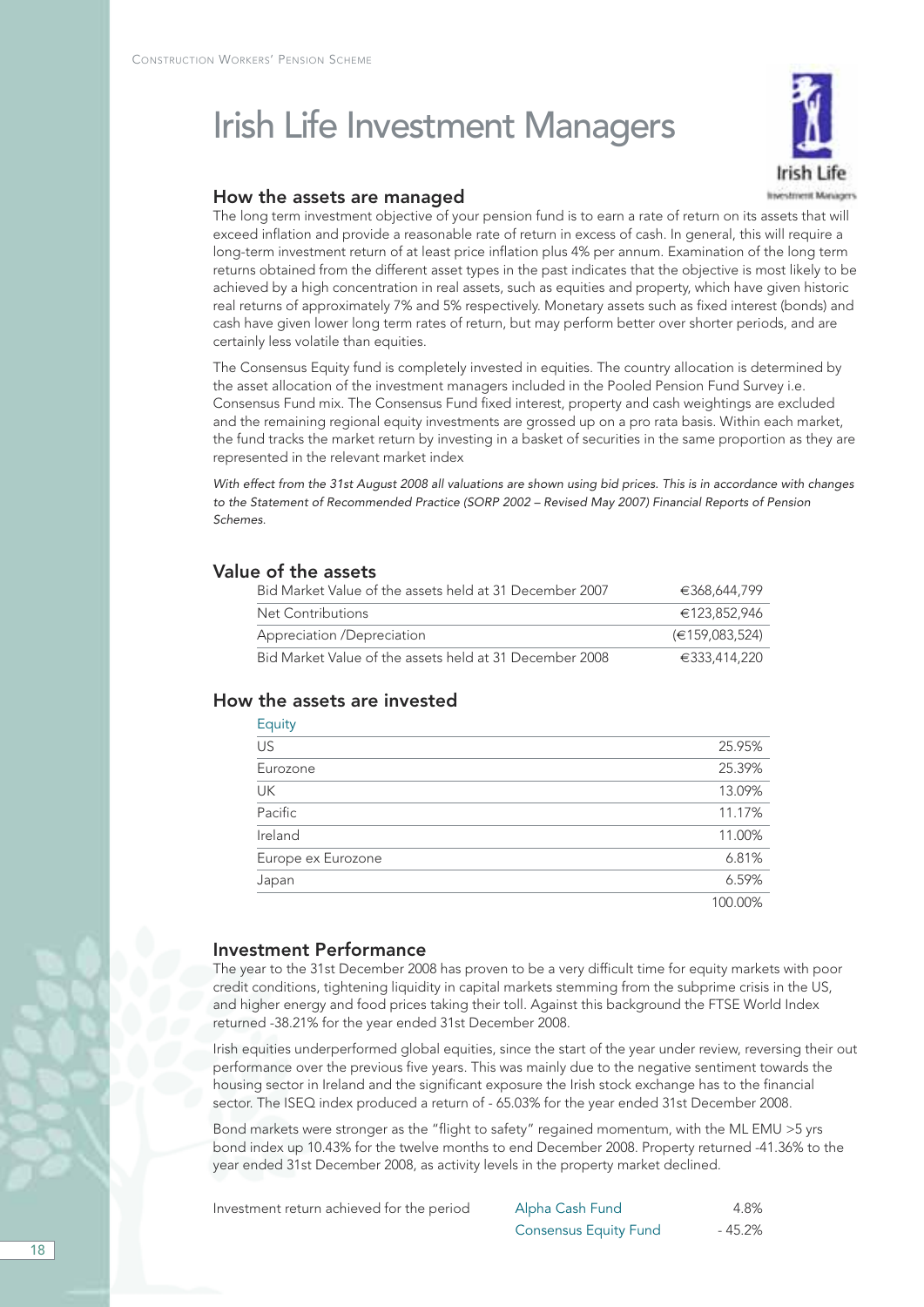# KBC Asset Management



#### How the assets are managed

The Construction Workers' Pension Scheme is invested in the KBC Dividend Plus Global and Euroland funds. The Dividend Plus funds invest primarily in shares that achieve a higher-than-average dividend yield within their industry and region. The fund adopts a regional and sector neutral approach which avoids the pitfalls of over-exposure to traditional high yield sectors such as Financials and Real Estate, two sectors that suffered severely in the 12 months to the end of December 2008.

The KBC Dividend Plus funds strongly outperformed their benchmark, their peers in the High Dividend arena and also comparable value funds, over the course of the year. The quantitative process developed by KBCAM produces an all cap portfolio with low volatility that consists of attractively valued mature companies with healthy and sustainable earnings.

### Value of the assets

| Market value of the assets held at 1 January 2008: | €49,608,410   |
|----------------------------------------------------|---------------|
| Net Contributions:                                 | $\in$ ()      |
| Appreciation/depreciation:                         | (€19,743,180) |
| Market value of assets held at 31 December 2008:   | €29,865,230   |

### How the assets are invested

The asset allocation as at 31 December 2008 was

| <b>Equities</b>          |        |
|--------------------------|--------|
| Euroland ex Ireland      | 39.9%  |
| Europe ex Euroland       | 10.3%  |
| North America            | 38.6%  |
| Japan                    | 8.4%   |
| Pacific Basin excl Japan | 2.4%   |
| Ireland                  | 0.0%   |
|                          | 99.6%  |
| Cash                     | 0.4%   |
|                          | 100.0% |

### Investment Performance

Both the Global and Euroland funds outperformed their respective MSCI benchmarks over the course of the year. Stock prices of many financial institutions across the globe were hit by the impact of the credit crisis and sub-prime issues. Due to our industry group neutrality we were able to avoid being heavily overweight in some of the financial stocks that were hit the most. In addition, being in a high dividend strategy (attractively valued mature companies with healthy and sustainable earnings), the fund demonstrated its defensive character in this extremely volatile and negative environment.

Investment return achieved for the period  $-39.8\%$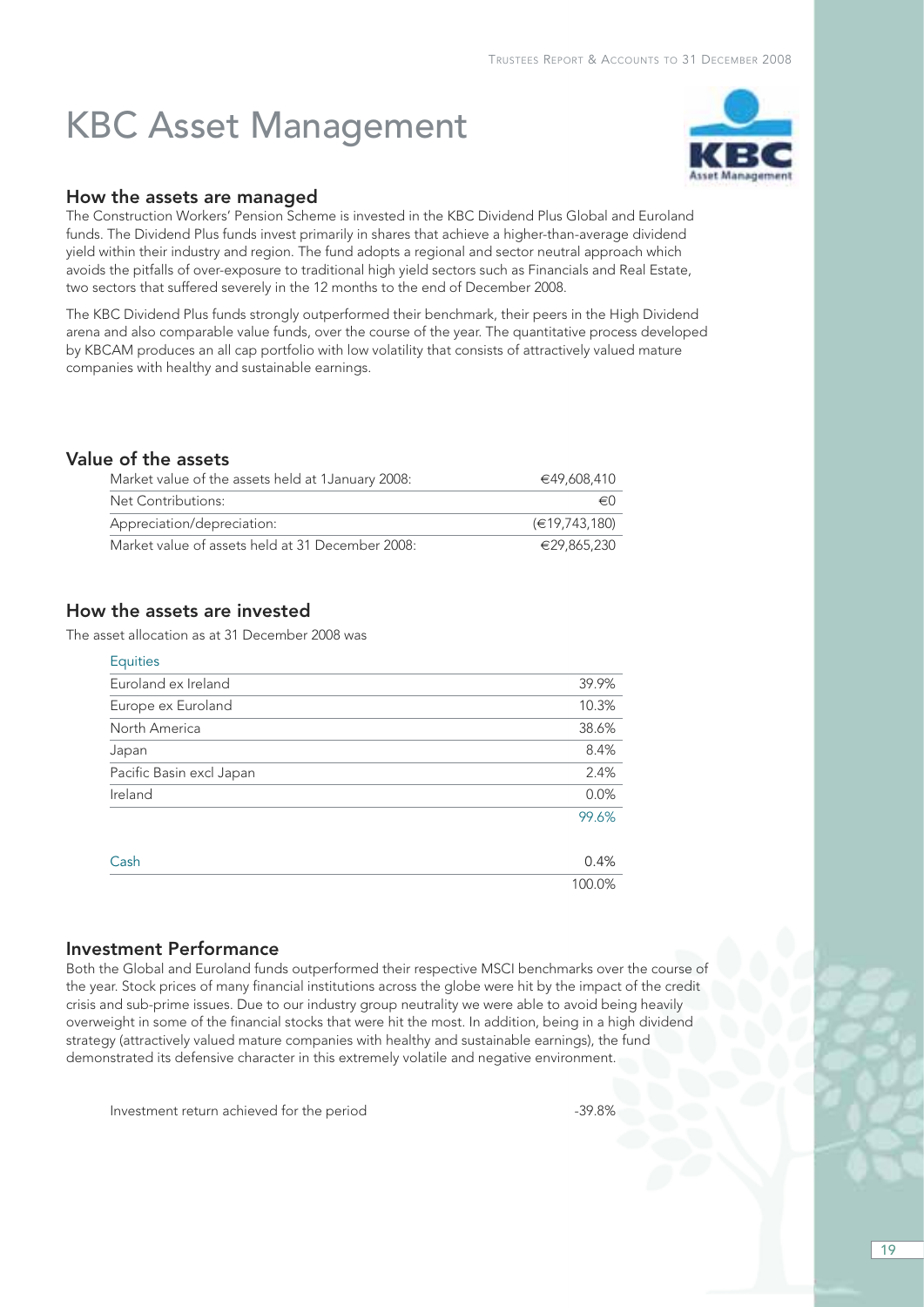## Principal Global Investors



#### How the assets are managed

The assets are invested in five regional equity funds of Principal Global Investor's fund range. The Funds are managed based on our investment philosophy that superior stock selection is the key to consistent outperformance, integrated fundamental research is the key to superior stock selection and disciplined portfolio construction is the key to consistency.

### Value of the assets

| Market value of assets held at 29 April 2008 (inception): | €79,543,897     |
|-----------------------------------------------------------|-----------------|
| Net contribution                                          | $\epsilon$ 0.00 |
| Appreciation/Depreciation                                 | (E28.949.885)   |
| Market value of assets held at 31 December 2008           | € 50.594.012    |

#### How the assets are invested

| <b>PGI European Equity Fund</b>  | 54.2%   |
|----------------------------------|---------|
| <b>PGI US Equity Fund</b>        | 25.4%   |
| PGI Emerging Markets Equity Fund | 10.2%   |
| PGI Japanese Equity Fund         | 8.1%    |
| PGI Asian Equity Fund            | 2.1%    |
|                                  | 100.00% |

#### Investment Performance

The credit crisis that began in August 2007 continued to worsen over the past year and turned global. During 2008, we experienced a massive and historic amount of deleveraging and many "too big to fail" firms collapsed or were bailed out by the U.S. Federal Government. Throughout the year, economic indicators weakened confirming that the United States was in recession, one that was continuing to deepen in the US, Europe and the rest of the World.

The U.S. Equity portfolio underperformed the S&P 500 Index for the year. Stock selection in the financials, consumer discretionary and telecommunication services sectors were positive. The Japanese Equity portfolio underperformed the MSCI Japan Index in 2008. Stock selection in the health care, telecommunication services and consumer staples sectors were effective. However, stock selection in the industrials, utilities and energy sectors were less effective. The European Equity portfolio slightly underperformed the index; both posting negative returns. The best performing sectors during the final quarter of 2008 were the more defensive health care and consumer staples sectors. The financials and materials sectors performed worst.

The Emerging Markets Equity portfolio underperformed the MSCI Emerging Markets Index for the year. Asset allocation was positive on a country and sector basis. Stock selection was positive on a country basis but negative on a sector basis. The portfolio outperformed in the information technology and telecommunication services sectors whereas materials and consumer staples contributed negatively to performance. The Asian Equity portfolio underperformed the MSCI All Country Far East ex-Japan Index over the past twelve months. Stock selection was negative on a sector basis. The top performing sectors were information technology and telecommunication services. The laggard performance was found in consumer staples.

Our investment strategy struggled during the year as investors ignored stock-specific fundamentals and focused on macroeconomic issues such as inflation, interest rates and GDP growth. Our investment process will again be rewarded once investors focus on stocks with rising investor expectations.

Investment return achieved for the period  $-$  35.35%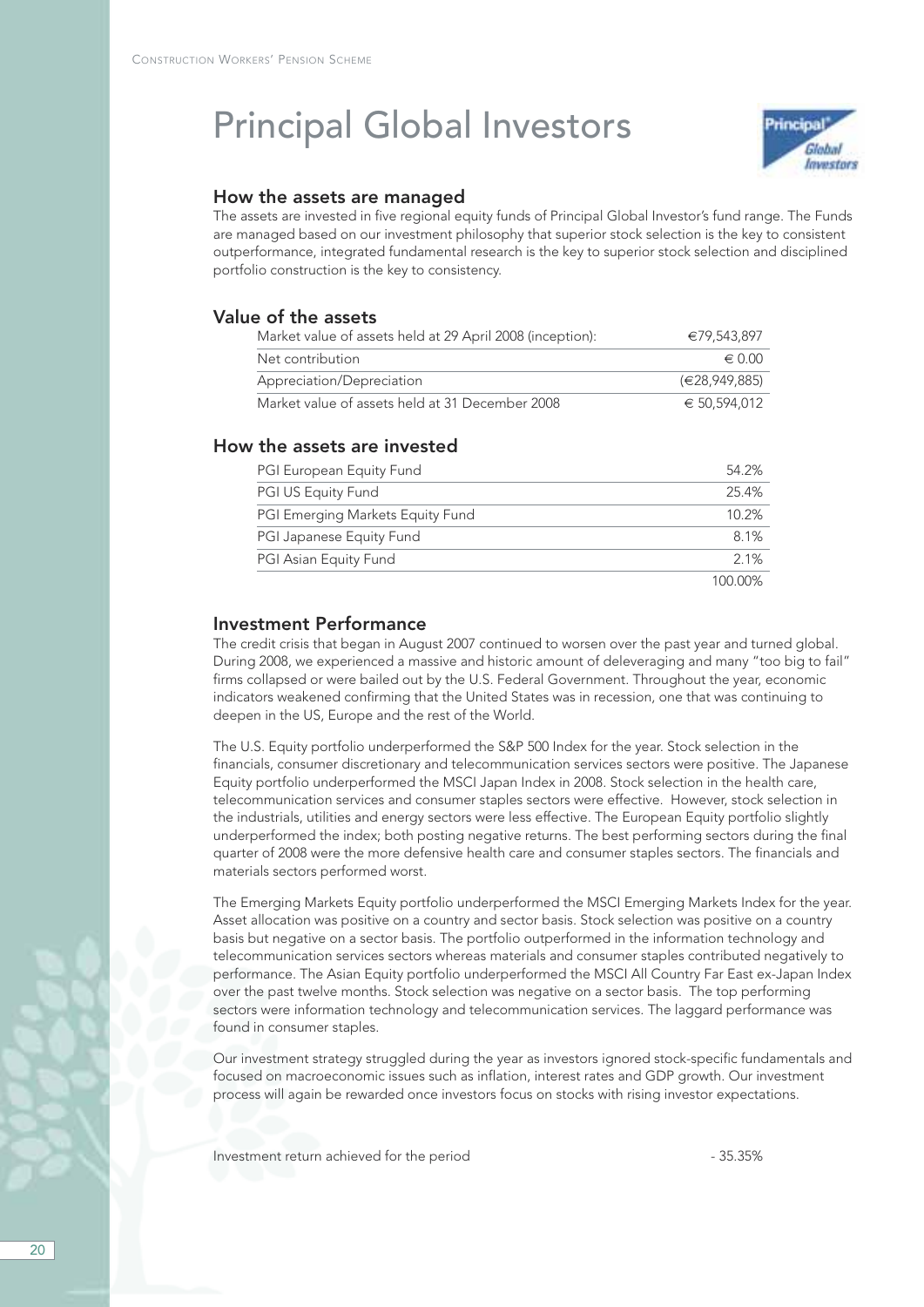# Financial Statements

#### Statement of the Trustee's responsibilities

The Trustee is required by law to prepare accounts for the Scheme each year. These accounts must give a true and fair view of the financial transactions for the Scheme year and of the status of the fund at the end of the Scheme year. They must also include a statement as to whether the accounts have been prepared according to the Statement of Recommended Practice (SORP) No. 1, subject to any material departures disclosed and explained in the accounts. The accounts must be signed by the Trustee or, if there is more than one Trustee, by two such Trustees, or if there is a person authorised under the rules of the Scheme, by this person.

The Trustee must ensure that when the accounts are prepared:

- suitable accounting policies are selected and then applied consistently;
- reasonable and prudent judgements and estimates are made; and
- SORP No.1 has been followed, or if there are any material departures, that the reasons for these departures are disclosed and explained.

The Trustee is responsible for ensuring that proper membership and financial records are kept. They are also responsible for safeguarding the assets of the Scheme and for taking reasonable steps to prevent and detect fraud and other irregularities.

#### Independent Auditor's Report

We have audited the accounts on pages 23 to 27 which have been prepared under the accounting policies set out on pages 25.

This report is made solely to the scheme's members, as a body. Our audit work has been undertaken so that we might state to the scheme's members those matters we are required to state to them in an auditors' report and for no other purpose. To the fullest extent permitted by law, we do not accept or assume responsibility to anyone other than the scheme and the scheme's members as a body, for our audit work, for this report, or for the opinions we have formed.

#### Respective responsibilities of Trustee and auditors

As described above, the scheme's trustee is responsible for the preparation of the accounts in accordance with applicable law and Generally Accepted Accounting Practice in Ireland including the accounting standards issued by the Accounting Standards Board and published by the Institute of Chartered Accountants.

Our responsibility is to form an independent opinion, based on the audit of the financial statements in accordance with relevant legal and regulatory requirements and International Standards on Auditing (UK and Ireland) and report the opinion to you.

We report to you our opinion as to whether the financial statements show a true and fair view and contain the information required by the relevant legislation. We also report to you if, in our opinion, we have not received all the information and explanations we require for our audit.

We read the other information contained in the annual report and consider the implications for our report if we become aware of any apparent misstatements inconsistencies with the financial statements. This information is required to be disclosed in an annual report as per article 7(5) Occupational Pension Schemes (Disclosure of Information) Regulations 2006, comprising of the Members Information, the Trustees Report, the Investment Report and the Actuarial Report.

#### Emphasis of matter

In forming our opinion we have considered the adequacy of the disclosures made in notes 1(a) and 3 to the financial statements in relation to contributions recognised on a cash receipts basis. While our opinion is not qualified in this respect, International Auditing Standards require the auditors to draw this fact to the attention of the readers.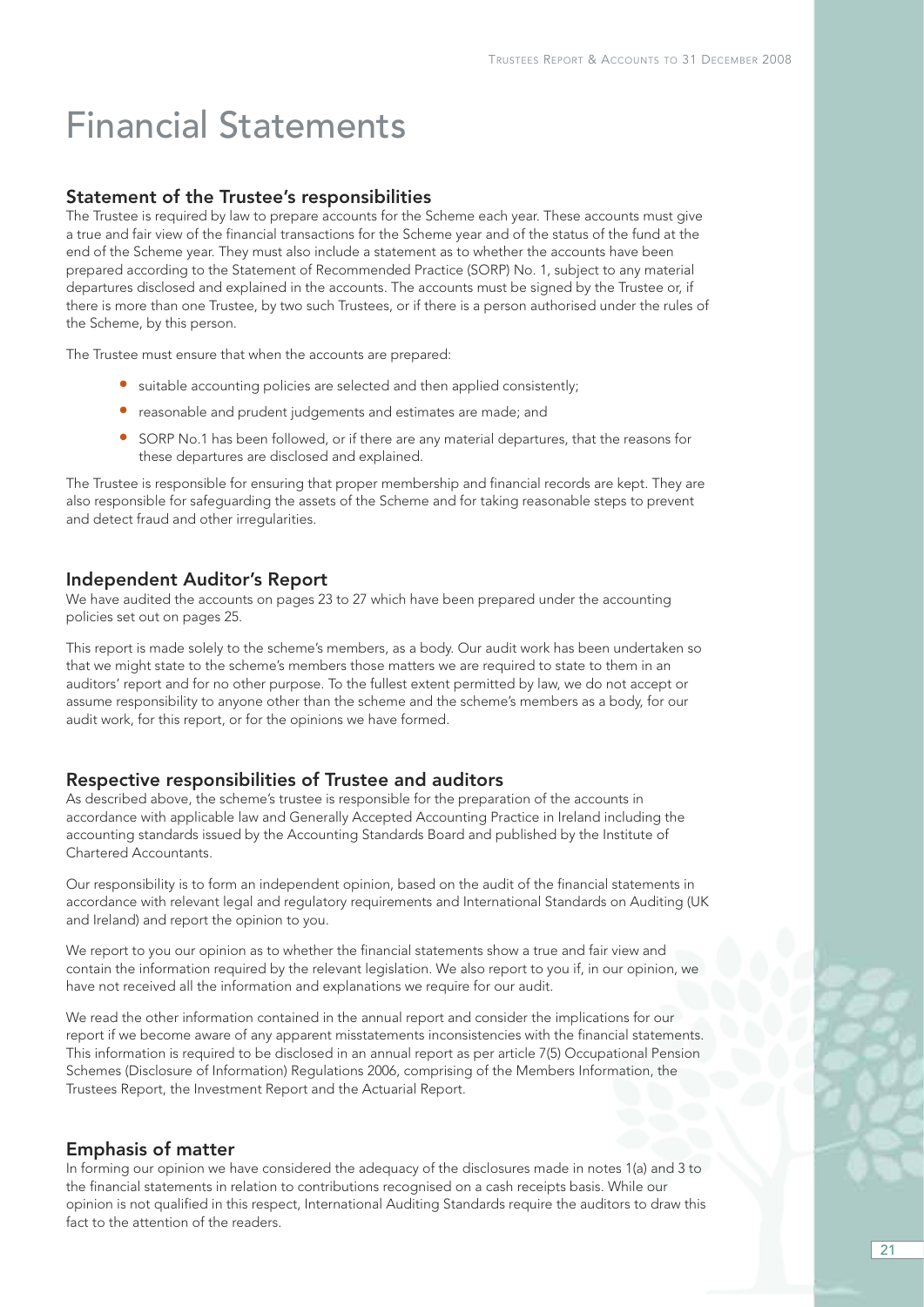## Financial Statements

#### Basis of opinion

We conducted our audit in accordance with International Standards on Auditing (UK and Ireland) issued by the Auditing Practices Board. An audit includes examination, on a test basis, of evidence relevant to the amounts and disclosures in the accounts. It also includes an assessment of the significant estimates and judgments made by the Trustee in the preparation of the accounts, and of whether the accounting policies are appropriate to the scheme's circumstances, consistently applied and adequately disclosed.

We planned and performed our audit so as to obtain all the information and explanations which we considered necessary in order to provide us with sufficient evidence to give reasonable assurance that (i) the accounts are free from material misstatement, whether caused by fraud or other irregularity or error, and (ii) the contributions payable to the scheme have been paid in accordance with the scheme rules. In forming our opinion we also evaluated the overall adequacy of the presentation of information in the accounts.

#### **Opinion**

In our opinion the financial statements give a true and fair view of:

- the financial transactions of the Scheme during the period ended 31 December 2008 and
- the disposition at that date of its assets and liabilities

In our opinion, the financial statements also contain the information specified in Schedule A to the Occupational Pension Schemes (Disclosure of Information) Regulations, 2006.

### Contributions: Qualified statement relating to receipt of contributions within 30 days of the Scheme year end

In forming our statement as to whether contributions payable to the scheme during the scheme period have been received by the Trustee within 30 days of the end of the scheme year, we have considered the particular unique nature of the scheme. The trustees of the scheme may not be aware contributions are due to the scheme until returns are made by the employer on behalf of the scheme members in his employment. As set out in note 1(a) of the financial statements, the trustees are unable to ensure at all times that all contributions are collected within 30 days of the scheme year end.

We are aware that once arrears of contributions are identified the trustees have procedures for enforcement of contributions payment in place, one of which includes notification to the members of the scheme of contributions not remitted on their behalf to the scheme.

As a result of this element of uncertainty we are unable to state whether contributions payable to the scheme by all employers on behalf of scheme members have been received by the scheme within 30 days of the end of the scheme period.

#### Grant Thornton

Chartered Accountants & Registered Auditors 24 – 26 City Quay, Dublin 2

25th June 2009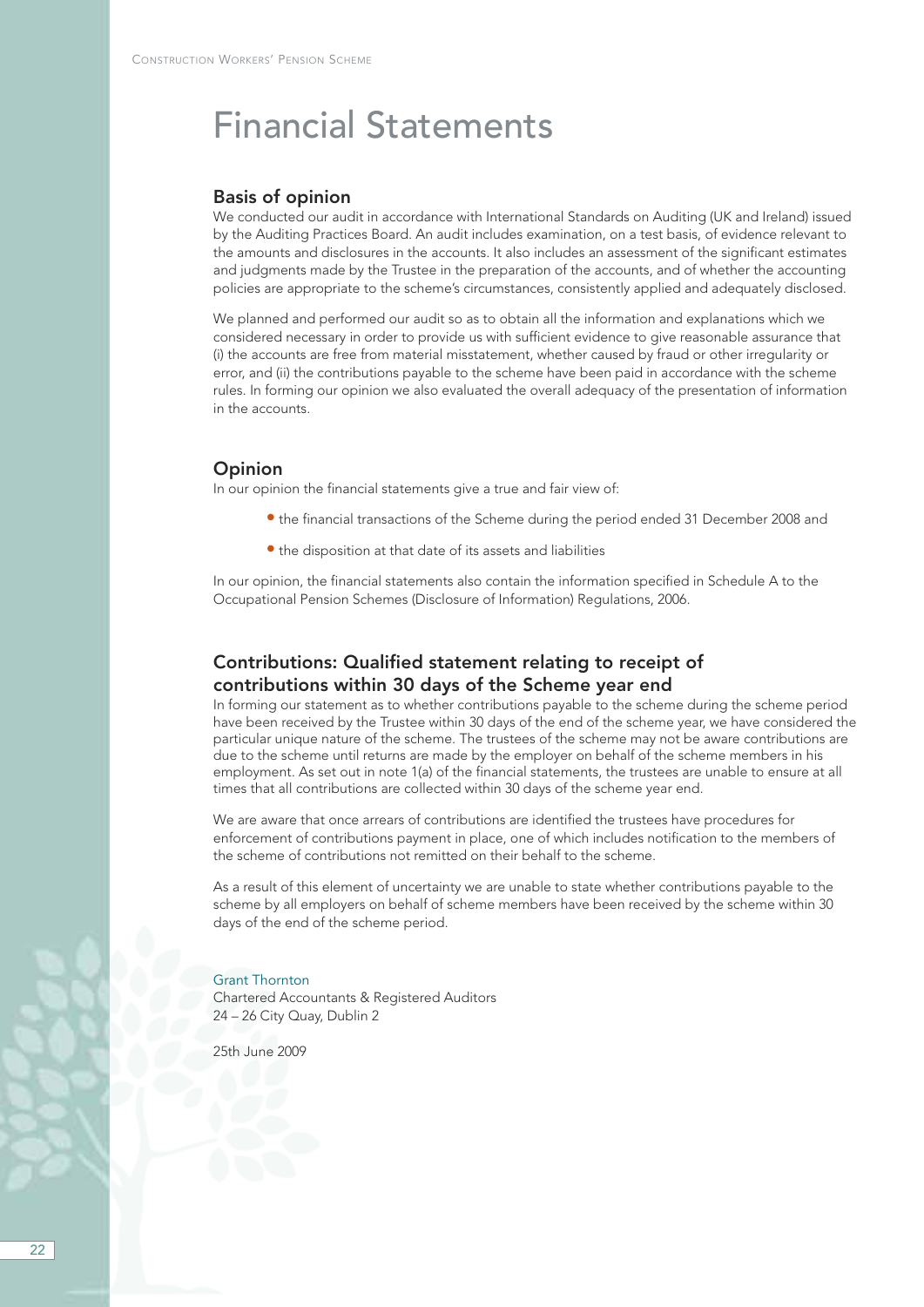# Fund account

|                                                       |             | 31 December<br>2008 | 31 December<br>2007 |
|-------------------------------------------------------|-------------|---------------------|---------------------|
|                                                       | <b>Note</b> | €                   | €                   |
| <b>Contributions and Other Income</b>                 |             |                     |                     |
| Contributions Receivable                              | 3           | 166,474,851         | 178,842,848         |
| Administration Income                                 |             | 3,466,152           | 3,075,761           |
| Transfers In                                          | 4           | 346,895             | 103,654,553         |
|                                                       |             | 170,287,898         | 285,573,162         |
| Benefits Payable                                      | 5           | (32,936,067)        | (43, 745, 055)      |
| Transfer to Other Schemes                             |             | (1,808,793)         | (1,667,136)         |
|                                                       |             | (34, 744, 860)      | (45, 412, 191)      |
|                                                       |             | 135,543,038         | 240,160,971         |
| <b>Administrative Expenses</b>                        | 6           | 6,069,114           | 5,799,654           |
| Canal House Redevelopment                             |             | 191,970             | 354,318             |
| Pension Board Registration Fees                       |             | 301,449             | 286,625             |
| Pension Board Refund                                  |             |                     | (265, 953)          |
|                                                       |             | 6,562,533           | 6,174,644           |
| Net additions from dealings with members              |             | 128,980,505         | 233,986,327         |
| <b>Return on investment</b>                           |             |                     |                     |
| Investments income                                    | 7           | 11,060,838          | 13,574,215          |
| Net Movement in Market Value of Investments           | -8          | (313, 457, 069)     | (58, 176, 714)      |
| (Decrease)/Increase in Value of Property              |             | (26,980,000)        | 1,195,000           |
| Property management fees                              |             | (66, 151)           | (45, 807)           |
| Investment manager fees                               |             | (148, 532)          | (325, 738)          |
|                                                       |             | (329, 590, 914)     | (43, 779, 044)      |
| Net (decrease)/increase in the fund during the period |             | (200,610,409)       | 190,207,283         |
| Accumulated Fund at 1 January 2008                    |             | 988,070,210         | 797,862,927         |
| Accumulated Fund at 31st December 2008                |             | 787,459,801         | 988,070,210         |

Director

Eric Fleming<br>
Director<br>
Director<br>
Director

25th June 2009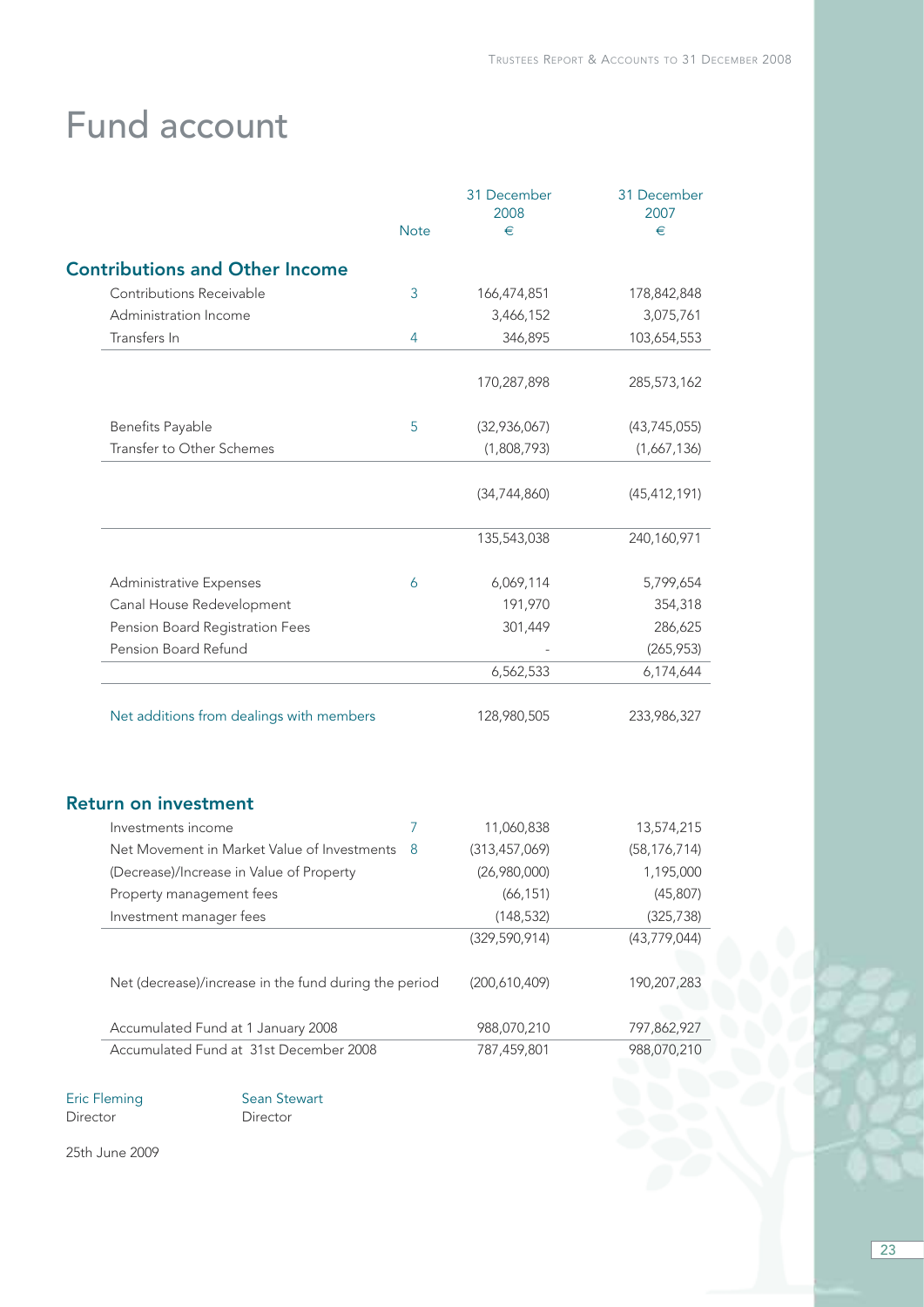# Statement of Net Assets

|                                      |             | 31 December 2008 | 31 December 2007 |
|--------------------------------------|-------------|------------------|------------------|
|                                      | <b>Note</b> | €                | €                |
| <b>Investments</b>                   |             |                  |                  |
| <b>Fixed Interest</b>                | 8           |                  | 187,263,512      |
| Equities & Convertibles              | 8           |                  | 7,008,280        |
| Pooled Investment                    | 8           | 686,358,642      | 682, 887, 288    |
| Cash                                 |             | 53,770,441       | 41,154,958       |
|                                      |             | 740,129,083      | 918,314,038      |
| <b>Investment Properties</b>         | 9           | 44,780,000       | 71,760,000       |
|                                      |             | 784,909,083      | 990,074,038      |
| <b>Current Assets</b>                |             |                  |                  |
| Debtors & Prepayments                |             | 401,694          | 91,931           |
| Amount due from related parties      | 10          | 1,116,871        | 838,238          |
| Cash at Bank                         |             | 2,675,515        | 405,890          |
|                                      |             | 4,194,080        | 1,336,059        |
| <b>Current Liabilities</b>           |             |                  |                  |
| Bank overdraft                       |             | (103, 833)       | (612, 075)       |
| Accruals                             | 12          | (1,539,529)      | (2,727,812)      |
|                                      |             | (1,643,362)      | (3,339,887)      |
| Net Current Assets/(Liabilities)     |             | 2,550,718        | (2,003,828)      |
| Accumulated Fund at 31 December 2008 |             | 787,459,801      | 988,070,210      |

The financial statements record the transactions of the Scheme during the period and summarise the assets held by the Trustee at the end of the financial period. They do not take account of obligations to pay pensions and benefits that fall due after the end of the scheme year.

Director

Eric Fleming<br>
Director<br>
Director<br>
Director

25th June 2009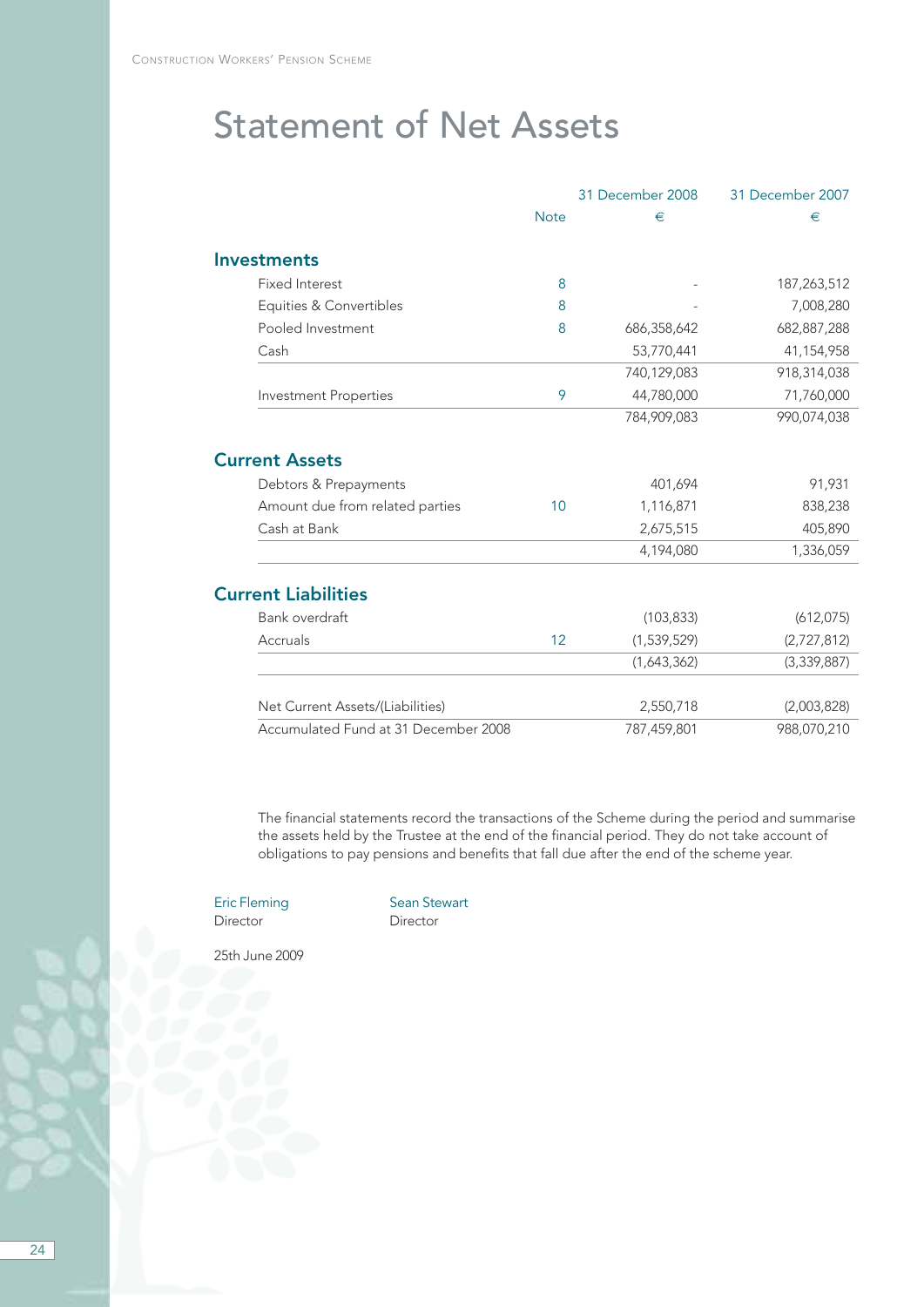### 1. Basis of preparation and accounting policies

The financial statements have been prepared in accordance with the Occupational Pension Schemes (Disclosure of Information) Regulations 2006 and with the guideines set out in the Statement of Recommended Practice, "Financial Reports of Pension Schemes" (Revised May 2007).

The Trustee has adopted the revised SORP with effect from 1 January 2008.

As a result, the accounting policy for valuing investments has been changed from using mid prices to bid or offer price for investment of assets and liabilities respectively where there is a bid/offer spread. This is a change in accounting policy but there is no difference in valuation from the prior year as the unitised funds have one price for bid and offer.

#### Fund account

The principal accounting policies which the Trustee has adopted are set out below.

#### **Contributions**

Contributions are recognised on a cash receipts basis when they are received by the Scheme. This treatment is a variance with the requirements of Statement of Recommended Practice, Financial Reports of Pension Schemes (Revised May 2007) and FRS 12 'Provisions, Contigent Liabilities and Contingent Assets'. This policy is adopted because of the unique nature of the scheme, the multiplicity of employers and the transient nature and multiplicity of those employed by employers. The Trustee of the scheme is unable to estimate what contributions are due to the scheme until returns are made by employers on behalf of the scheme members in their employment.

The following items are included on the accruals basis as follows:

- **Dividends** accrued by reference to the ex-dividend date
- Withholding tax accrued on the same basis as the income to which it relates
- Interest accrued on a daily basis
- Benefits amounts due in respect of the year
- Transfers in and out accounted for when the transfer value is paid or received/when liability for the member's pension benefits has transferred
- Administrative expenses amounts payable in respect of the year

#### Investments

Investments are stated at market value on the final working day of the accounting period as follows:

- Listed securities are stated at market value
- Pooled investment vehicles are stated at the closing bid prices quoted by the fund managers.

### 2. Constitution of the fund

The fund was established by a definitive Trust Deed dated 25th May 2006. The Fund has been approved by the Revenue Commissioners. The Construction Workers' Pension Scheme is registered with the Pensions Board as a defined benefit pension scheme. The scheme pays pensions to retired members from the resources of the scheme and in the period up to retirement, individual member accounts are maintained within the scheme for each member on a defined contribution basis.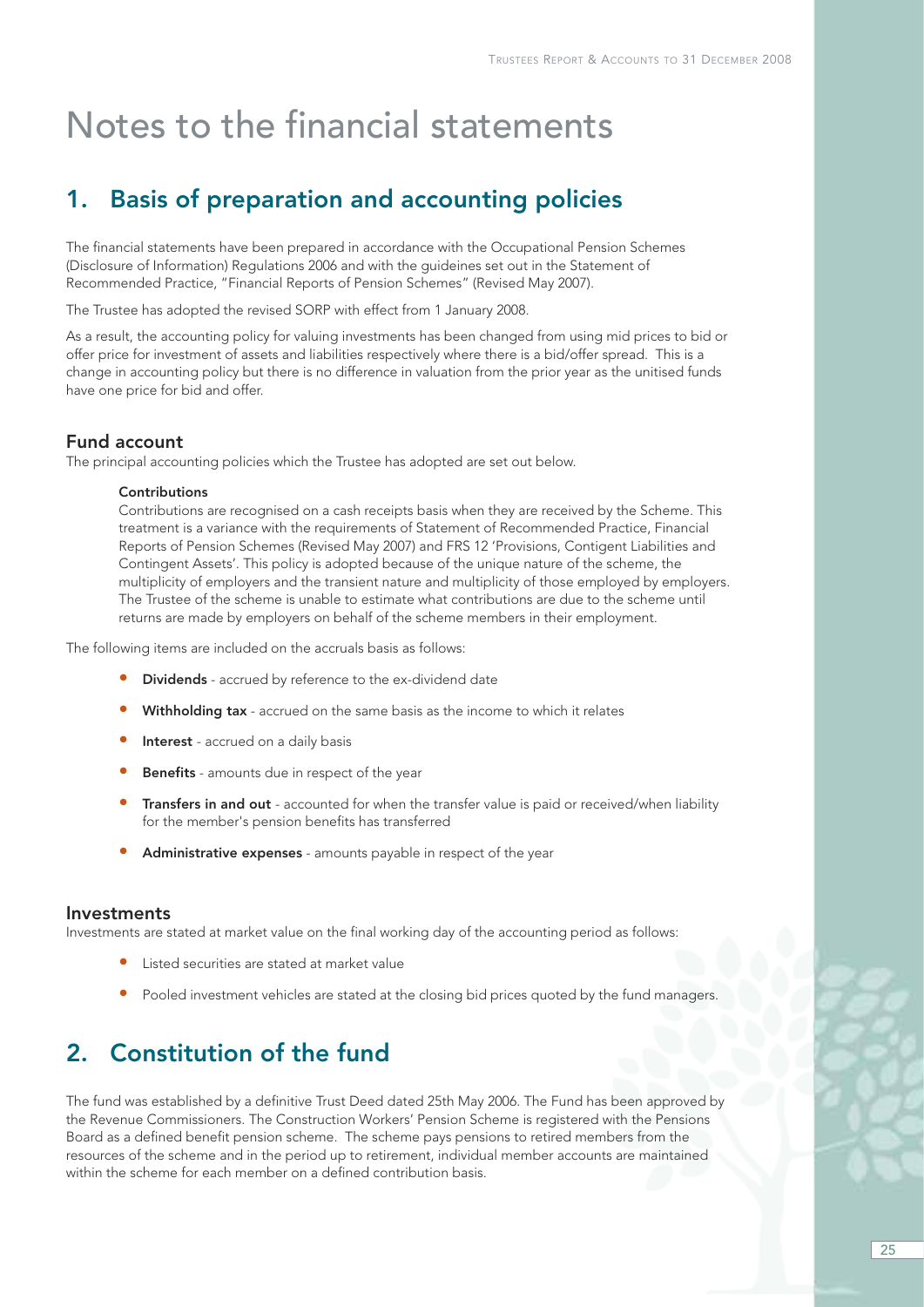### 3. Contributions receivable

|                                 | 31 December 2008 | 31 December 2007 |
|---------------------------------|------------------|------------------|
|                                 | €                | €                |
| Employer's normal contributions | 95,521,986       | 100,439,184      |
| Member's normal contributions   | 63,703,444       | 72,479,451       |
| Member's AVC's                  | 7.249.421        | 5,924,213        |
|                                 | 166,474,851      | 178,842,848      |

Contributions are recognised on a cash receipts basis as set out in note 1.

### 4. Transfers in

|                                      | 31 December 2008 | 31 December 2007 |
|--------------------------------------|------------------|------------------|
|                                      |                  |                  |
| Transfers from other pension schemes | 346.895          | 712.677          |
| Bulk transfers from other scheme     |                  | 102,941,876      |
|                                      | 346,895          | 103.654.553      |

Under the terms of the Definitive Trust Deed and Rules, the Construction Workers' Pension Scheme (CWPS) was established on 25 May 2006, to commence and operate from 1 July 2006, to provide relevant benefits (as defined in Section 770 of the Taxes Act) for certain employees of Construction Industry Employers.

Over the course of three transfer payments, the Trustee of CWPS agreed to assume responsibility for entitlements and benefits of persons who were members of Construction Federation Operatives Pension Scheme (CFOPS) (to include pensioners, active and deferred members) in exchange for the transfer of certain assets in to CWPS.

Two out of three planned transfers payments occurred in 2006. On 14th September 2006 approximately €159million (investments) was transferred to Construction Workers' Pension Scheme which represented the liability of all members on pension at 3rd July 2006 (the annuity fund). The second transfer of approximately €605million (investments and cash) took place on 15th December 2006 and represented liabilities of all active and deferred pensioners (the Former Members' Reserve Fund). The third and final transfer payment of approximately €103 million (property and investments) took place on the 31st August 2007 and represented any remaining liabilities, including potential or unascertained liabilities, for benefits under the CFOPS Scheme.

### 5. Benefits Payable

|                                              | 31 December 2008 | 31 December 2007 |
|----------------------------------------------|------------------|------------------|
|                                              | €                | €                |
| Pension                                      | 24,880,579       | 35,343,712       |
| Commutation and lump sum retirement benefits | 44.667           | 51,824           |
| Lump sum death benefits                      | 8,010,821        | 8.349.519        |
|                                              | 32.936.067       | 43,745,055       |

### Administrative expenses

|                           | 31 December 2008 | 31 December 2007 |
|---------------------------|------------------|------------------|
|                           | €                | €                |
| Admininstration charges   | 5,446,000        | 4,942,863        |
| Legal & professional fees | 339,743          | 585,598          |
| Audit fee                 | 73,205           | 60,500           |
| Trustee expenses          | 157,842          | 171,162          |
| General expenses          | 52,324           | 39,531           |
|                           | 6,069,114        | 5,799,654        |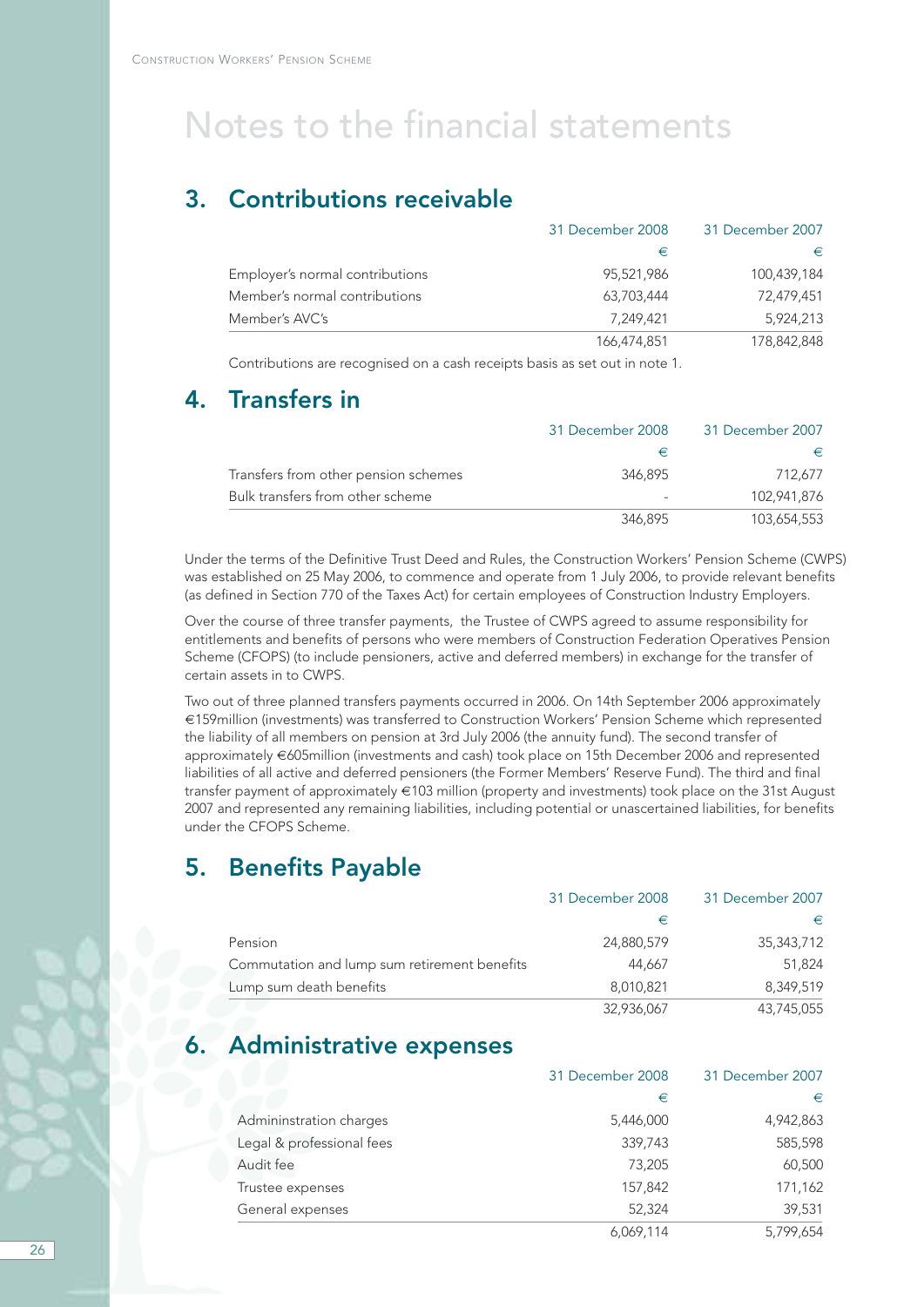### 7. Investment income

|                                       | 31 December | 31 December |
|---------------------------------------|-------------|-------------|
|                                       | 2008        | 2007        |
|                                       | €           | €           |
| Rental income                         | 2,522,754   | 1,444,547   |
| Income from fixed interest securities | 3,114,236   | 8,997,526   |
| Dividends from equities               | 349,820     | 364,956     |
| Deposit Interest                      | 5,074,028   | 2,767,186   |
|                                       | 11,060,838  | 13,574,215  |

### 8. Investments

|                            | Value at    | Value at    |
|----------------------------|-------------|-------------|
|                            | 31 December | 31 December |
|                            | 2008        | 2007        |
|                            | €           | €           |
| Fixed interest securities  |             | 187,263,512 |
| Equities                   |             | 7,008,280   |
| Pooled investment vehicles | 686,358,642 | 682,887,288 |
|                            | 686,358,642 | 877,159,080 |
| Cash deposits              | 53,770,441  | 41,154,958  |
|                            | 740,129,083 | 918,314,038 |

The following investments exceed 5% of the net assets of the scheme:

|                                  | 2008        | 2007        |
|----------------------------------|-------------|-------------|
|                                  |             |             |
| Irish Life Consensus Equity Fund | 333,414,220 | 368,644,799 |

The change in market value during the year comprises all increases and decreases in the market value of investments held at any time during the year, including profits and losses realised on sales of investments during the year.

Where the investments are held in a unitised fund, the change in market value also included expenses both implicit and explicit for the period and any reinvested income, where the income is not distributed

|                            | 31 December<br>2008 | 31 December<br>2008 |
|----------------------------|---------------------|---------------------|
|                            | <b>Market Value</b> | <b>Market Value</b> |
|                            | €                   | €                   |
| Fixed                      |                     |                     |
| <b>Irish</b>               |                     |                     |
| Overseas                   |                     | 187,263,512         |
|                            |                     | 187,263,512         |
| <b>Equities</b>            |                     |                     |
| <b>Irish</b>               |                     | 7,008,280           |
|                            |                     | 7,008,280           |
| Pooled investment vehicles |                     |                     |
| Unitised fund - property   | 21,446,769          | 36,080,284          |
| - other                    | 664,911,873         | 646,807,004         |
|                            | 686,358,642         | 682,887,288         |
|                            |                     |                     |
| Cash                       | 53,770,441          | 41,154,958          |
|                            | 740,129,083         | 918,314,038         |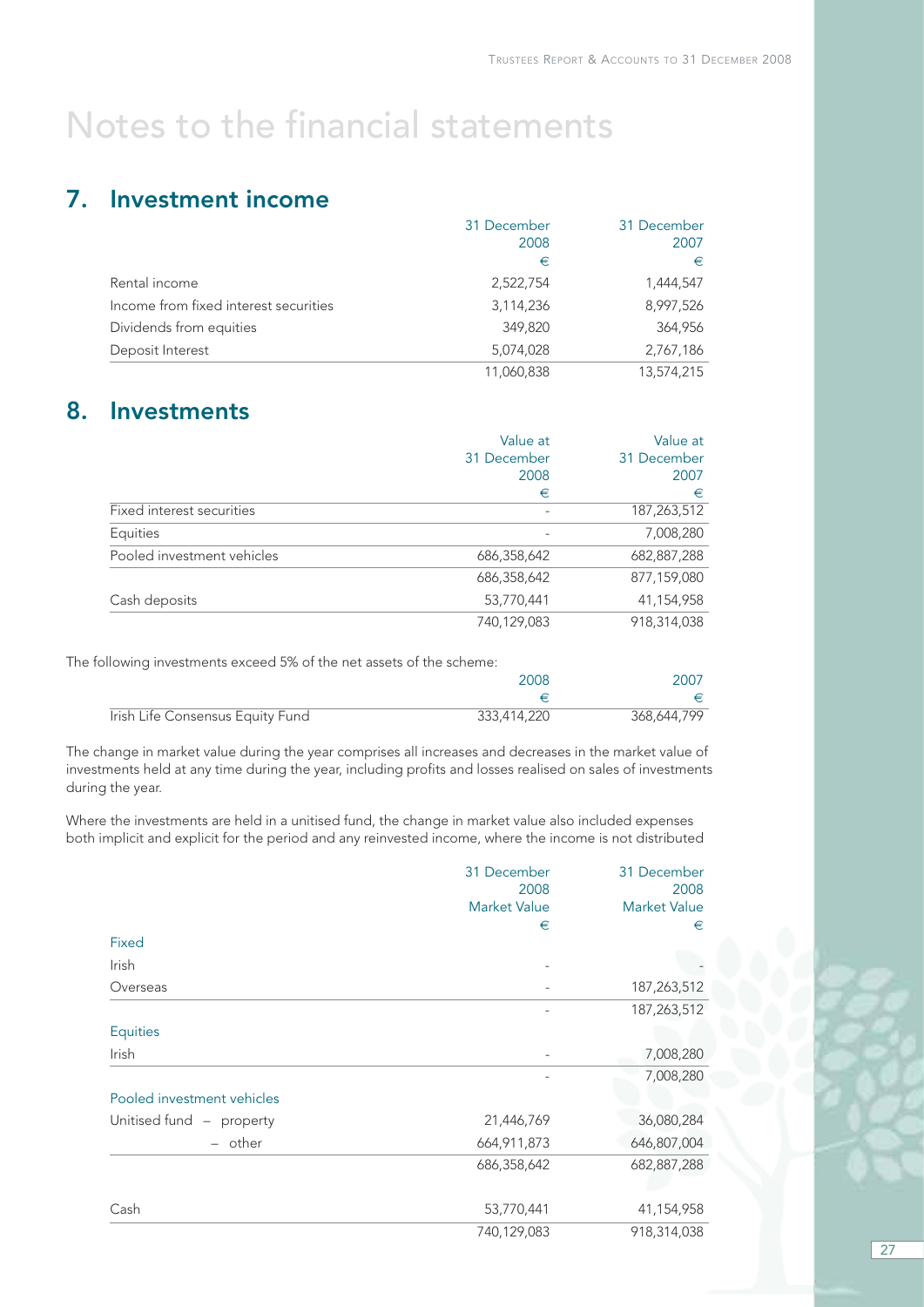### 9. Investment properties

Clanwilliam Court Block 4, Clonskeagh Block B & C, Canal Road 16 Henry Street 69 Grafton Street 47/48 Lower O'Connell Street

### 10. Related party transactions

Included in administration charges are amounts of €157,842 (2007: €171,162) paid to the Directors of the Trustee by the Scheme during the year in respect of reimbursement of expenses and annual Trustee fee. No balances were due to the Trustee at the year end.

### 11. Potential benefit liabilities

The Trustee is not aware of any significant potential liabilities that exist at the year end which relate to members leaving or retiring from the scheme at or before the year end.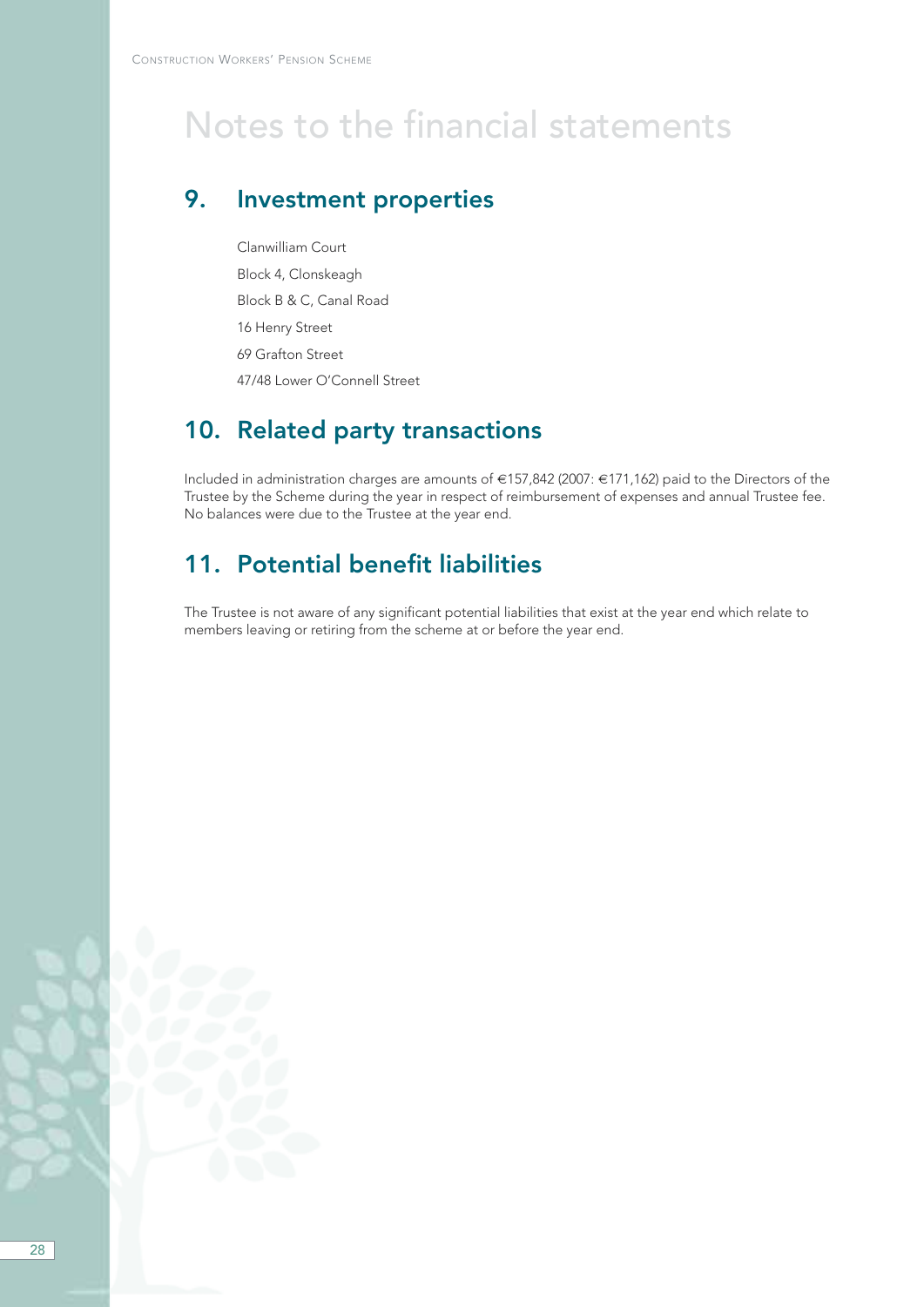# **Notes**



29